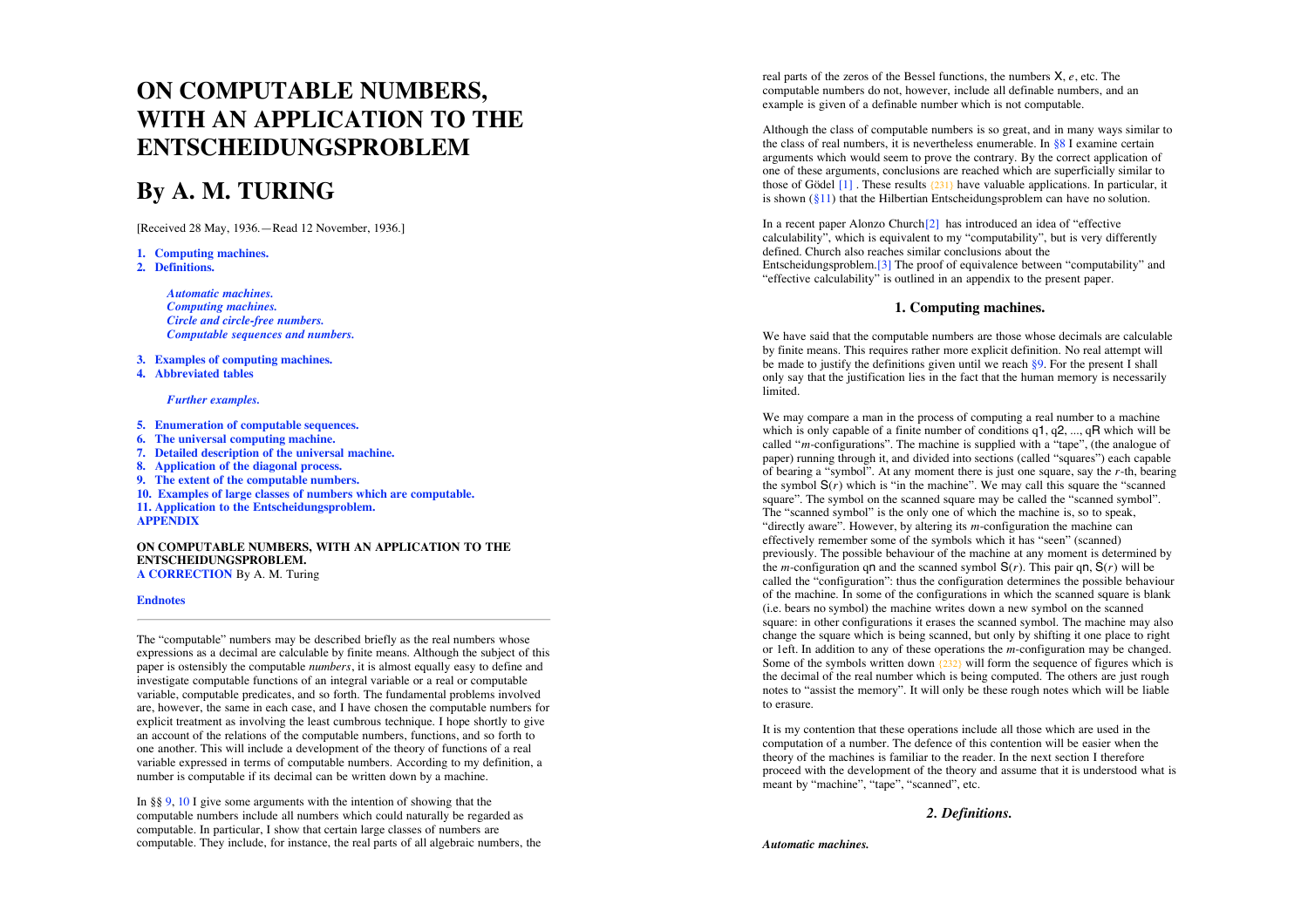If at each stage the motion of a machine (in the sense of §1) is *completely* determined by the configuration, we shall call the machine an "automatic machine" (or *a*-machine). For some purposes we might use machines (choice machines or *c*-machines) whose motion is only partially determined by the configuration (hence the use of the word "possible" in  $\S1$ ). When such a machine reaches one of these ambiguous configurations, it cannot go on until some arbitrary choice has been made by an external operator. This would be the case if we were using machines to deal with axiomatic systems. In this paper I deal only with automatic machines, and will therefore often omit the prefix *a*-.

### *Computing machines.*

If an *a*-machine prints two kinds of symbols, of which the first kind (called figures) consists entirely of 0 and 1 (the others being called symbols of the second kind), then the machine will be called a computing machine. If the machine is supplied with a blank tape and set in motion, starting from the correct initial *m*-configuration, the subsequence of the symbols printed by it which are of the first kind will be called the *sequence computed by the machine*. The real number whose expression as a binary decimal is obtained by prefacing this sequence by a decimal point is called the *number computed by the machine*.

At any stage of the motion of the machine, the number of the scanned square, the complete sequence of all symbols on the tape, and the *m*-configuration will be said to describe the *complete configuration* at that stage. The changes of the machine and tape between successive complete configurations will be called the *moves* of the machine.

#### {233}

#### *Circular and circle-free machines.*

If a computing machine never writes down more than a finite number of symbols of the first kind it will be called *circular*. Otherwise it is said to be *circle-free*.

A machine will be circular if it reaches a configuration from which there is no possible move, or if it goes on moving, and possibly printing symbols of the second kind, but cannot print any more symbols of the first kind. The significance of the term "circular" will be explained in §8.

#### *Computable sequences and numbers.*

A sequence is said to be computable if it can be computed by a circle-free machine. A number is computable if it differs by an integer from the number computed by a circle-free machine.

We shall avoid confusion by speaking more often of computable sequences than of computable numbers.

### **3. Examples of computing machines.**

**I.** A machine can be constructed to compute the sequence 010101.... The machine is to have the four *m*-configurations " $b$ ", " $c$ ", " $z$ ", " $e$ " and is capable of printing "0", and "1". The behaviour of the machine is described in the following table in which "R" means "the machine moves so that it scans the square immediately on the right of the one it was scanning previously". Similarly for "*L*". "E" means the scanned symbol is "erased" and "*P*" stands for "prints". This table (and all succeeding tables of the same kind) is to be understood to mean that for a

configuration described in the first two columns the operations in the third column are carried out successively, and the machine then goes over into the *m*-configuration described in the last column. When the second column is left blank, it is understood that the behaviour of the third and fourth columns applies for any symbol and for no symbol. The machine starts in the *m*-configuration b with a blank tape.

|    | Configuration | <b>Behaviour</b>   |   |
|----|---------------|--------------------|---|
| h  | None          | P <sub>0</sub> , R | с |
| C. | None          | R                  | е |
| e  | None          | P1, R              | 7 |
| 7  | None          | ĸ                  | h |

 ${234}$ If (contrary to the description in §1) we allow the letters *L*, *R* to appear more than once in the operations column we can simplify the table considerably.

|    |      | m-config. symbol operations | final<br>m-config. |
|----|------|-----------------------------|--------------------|
|    | None | P0                          | h                  |
| b~ | 0    | R. R. P1                    | h                  |
|    |      | R, R, P0                    | h                  |

**II.** As a slightly more difficult example we can construct a machine to compute the sequence 001011011101111011111.... The machine is to be capable of five *m*-configurations, viz. "o", "q", "p", "f", "b" and of printing "e", "*x*", "0", "1". The first three symbols on the tape will be " e e 0"; the other figures follow on alternate squares. On the intermediate squares we never print anything but "*x*". These letters serve to "keep the place" for us and are erased when we have finished with them. We also arrange that in the sequence of figures on alternate squares there shall be no blanks.

|                  | <b>Behaviour</b>                            |                       |  |
|------------------|---------------------------------------------|-----------------------|--|
| symbol           | operations                                  | final<br>$m$ -config. |  |
|                  | Pe. R. Pe. R. P0.<br>R, R, <i>P</i> 0, L, L | o                     |  |
| 1                | R, Px, L, L, L                              | ο                     |  |
|                  |                                             | q                     |  |
| Any $(0)$        | R, R                                        | q                     |  |
| None             |                                             | р                     |  |
| $\boldsymbol{x}$ | E, R                                        | q<br>f                |  |
| None             | L, L                                        | р                     |  |
| Any              | R, R                                        | f                     |  |
| None             | P0, L, L                                    | ი                     |  |
|                  | Configuration<br>$\Omega$<br>or $1)$<br>e   | P1, L<br>R            |  |

To illustrate the working of this machine a table is given below of the first few complete configurations. These complete configurations are described by writing down the sequence of symbols which are on the tape, {235} with the *m*-configuration written below the scanned symbol. The successive complete configurations are separated by colons.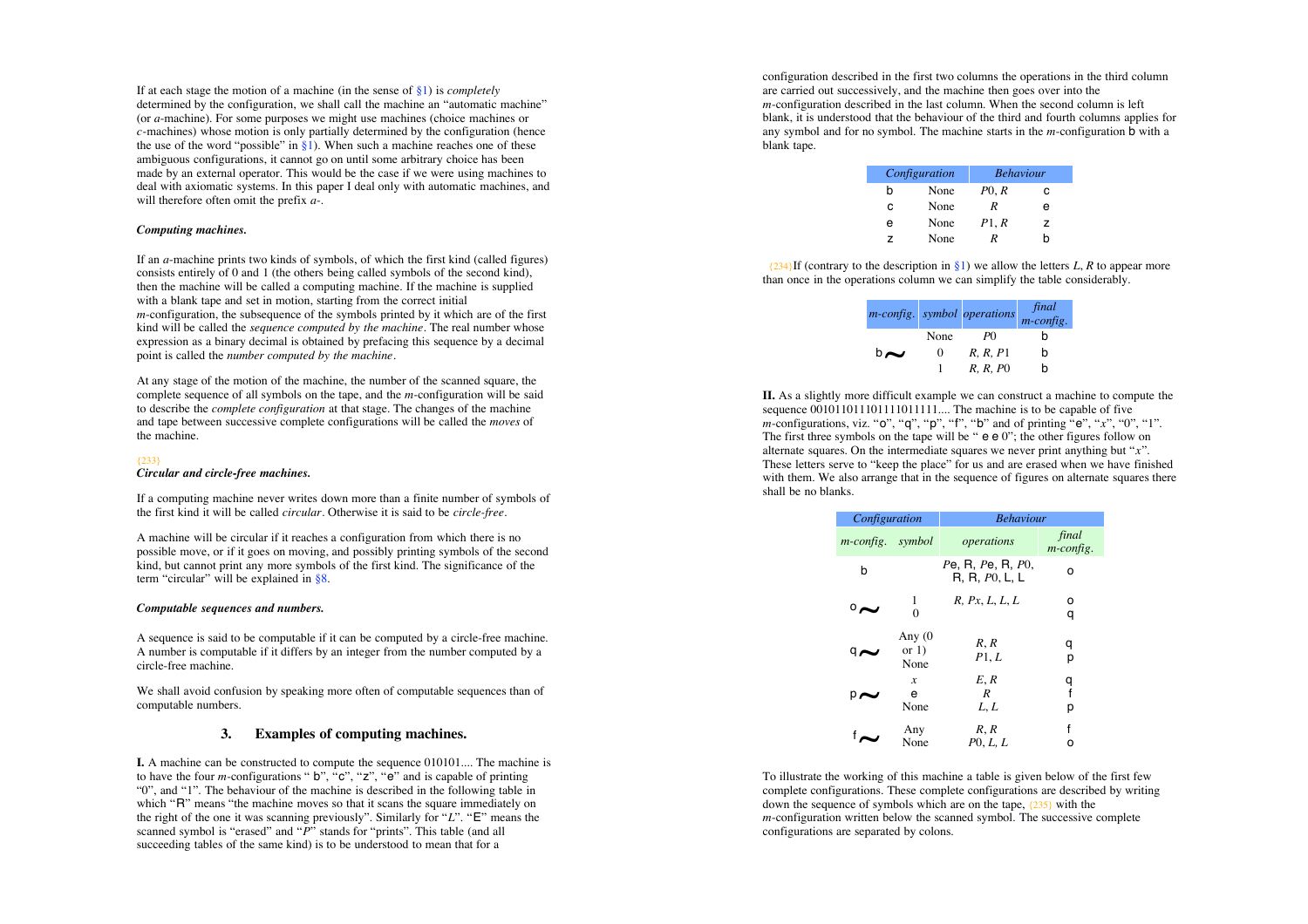**:** e e 0 0 **:** e e 0 0 **:** e e 0 0 **:** e e 0 0 **:** e e 0 0 1 **:** b o q q q p e e 0 0 1 **:** e e 0 0 1 **:** e e 0 0 1 **:** e e 0 0 1 **:** p p f f e e 0 0 1 **:** e e 0 0 1 **:** e e 0 0 1 0 **:** f f o  $ee0 \t 0 \t 1x0; ...$ o

This table could also be written in the form

b **:** e e o 0 0 **:** e e q 0 0 **: …**, (C)

 in which a space has been made on the left of the scanned symbol and the *m*-configuration written in this space. This form is less easy to follow, but we shall make use of it later for theoretical purposes.

The convention of writing the figures only on alternate squares is very useful: I shall always make use of it. I shall call the one sequence of alternate squares *F*-squares and the other sequence *E*-squares. The symbols on *E*-squares will be liable to erasure. The symbols on *F*-squares form a continuous sequence. There are no blanks until the end is reached. There is no need to have more than one *E*-square between each pair of *F*-squares: an apparent need of more *E*-squares can be satisfied by having a sufficiently rich variety of symbols capable of being printed on *E*-squares. If a symbol J- is on an *F*-square *S* and a symbol I is on the *E*-square next on the right of *S*, then *S* and J will be said to be marked with I. The process of printing this I will be called marking J (or *S*) with I.

### **4. Abbreviated tables**

There are certain types of process used by nearly all machines, and these, in some machines, are used in many connections. These processes include copying down sequences of symbols, comparing sequences, erasing all symbols of a given form, etc. Where such processes are concerned we can abbreviate the tables for the *m*-configurations considerably by the use of "skeleton tables". In skeleton tables there appear capital German letters [4] and small Greek letters. These are of the nature of "variables". By replacing each capital German letter throughout by an *m*-configuration  $\{236\}$  and each small Greek letter by a symbol, we obtain the table for an *m*-configuration.

The skeleton tables are to be regarded as nothing but abbreviations: they are not essential. So long as the reader understands how to obtain the complete tables from the skeleton tables, there is no need to give any exact definitions in this connection.

Let us consider an example:

| m-configuration Symbol Behaviour |       |   | Final<br>$m$ -config. |                                                               |
|----------------------------------|-------|---|-----------------------|---------------------------------------------------------------|
| $f(CYB,I)$ or $f(cYB,I)$         |       | L | f1(CYBYI)<br>f(CYB,I) | From the<br>$m$ -configuration<br>f(CYBYI) the                |
| f1(CYB,I)                        | not l | R | C<br>f1(CYB,I)        | machine finds the<br>symbol of form I<br>which is farthest to |

|                   |      |   |           | the left (the          |
|-------------------|------|---|-----------|------------------------|
|                   |      |   |           | "first I") and the     |
|                   |      |   | C         | $m$ -configuration     |
| $f2(CYB,I)$ not I |      |   | f1(CYB,I) | then becomes C. If     |
|                   | None | R |           | there is no I then     |
|                   |      |   |           | the $m$ -configuration |
|                   |      |   |           | becomes B.             |

If we were to replace C throughout by  $q$  (say), B by r, and I by x, we should have a complete table for the *m*-configuration  $f(qYr, x)$ . f is called an "*m*-configuration function" or "*m*-function".

The only expressions which are admissible for substitution in an *m*-function are the *m*-configurations and symbols of the machine. Those have to be enumerated more or less explicitly: they may include expressions such as  $p(\mathbf{e}, x)$ ; indeed they must if there are any *m*-functions used at all. If we did not insist on this explicit enumeration but simply stated that the machine had certain *m*-configurations (enumerated) and all *m*-configurations obtainable by substitution of *m*-configurations in certain *m*-functions, we should usually get an infinity of *m*-configurations; *e.g*., we might say that the machine was to have the *m*-configuration q and all *m*-configurations obtainable by substituting an

*m*-configuration for C in  $p(C)$ . Then it would have qY  $p(q)$ ,  $p(p(q))$ ,  $p(p(p(q)))$ ... as *m*-configurations.

Our interpretation rule then is this. We are given the names of the *m*-configurations of the machine, mostly expressed in terms of *m*-functions. We are also given skeleton tables. All we want is the complete table for the *m*-configurations of the machine. This is obtained by repeated substitution in the skeleton tables.

#### {237} *Further examples.*

 (In the explanations the symbol "\" is used to signify "the machine goes into the *m*-configuration ...")

| e(CYBYI)      | f(e1(CYBYI)BYI) | From $e(CYBYI)$                                                                         |
|---------------|-----------------|-----------------------------------------------------------------------------------------|
| e1(CYBYI) $E$ | C               | the first l is<br>erased and $\setminus C$ . If<br>there is no $\mathsf{N}\mathsf{B}$ . |
| e(BYI)        | e(e(BYI), BYI)  | From $e(B, I)$ all<br>letters Lare<br>erased and <b>\B</b>                              |

The last example seems somewhat more difficult to interpret than most. Let us suppose that in the list of *m*-configurations of some machine there appears  $e(b, x)$ 

|    | e(b, x)   |   | e(e(b, x), b, x)     | $(= q, say)$ . The table is |
|----|-----------|---|----------------------|-----------------------------|
| or | a         |   | $e(qYb, x)$ .        | Or, in greater detail:      |
|    | a         |   | e(qYb,x)             |                             |
|    | e(qYb.x)  |   | $f$ (e1(qYbY x),b,x) |                             |
|    | e1(qYb.x) | E | α.                   |                             |

In this we could replace  $e1(qYB, x)$  by q' and then give the table for f(with the right substitutions) and eventually reach a table in which no *m*-functions appeared.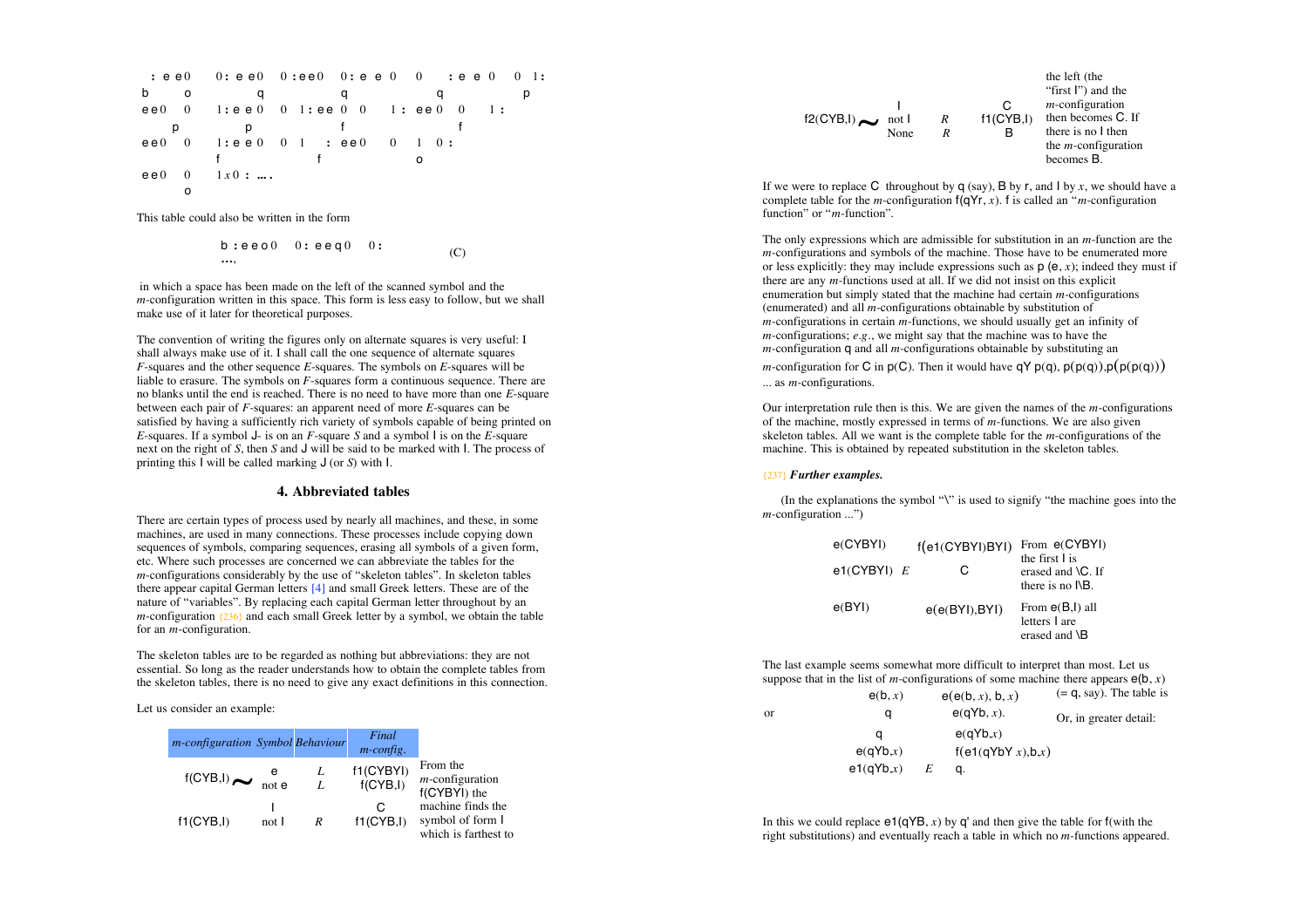| pe(C, J)                             |                      | $f(\text{pe1}(C,J)C,e)$  | From $pe(CYJ)$ the<br>machine prints <b>J</b> at the                                       |
|--------------------------------------|----------------------|--------------------------|--------------------------------------------------------------------------------------------|
| pe1(CYJ) $\sim \frac{Any R}{None R}$ | R,<br>P <sub>1</sub> | pe1(C,J)                 | end of the sequence of<br>symbols and $\setminus C$ .                                      |
| $I(C)$<br>$r(C)$                     | L<br>R               | C<br>C                   | From f'(CYB,I) it does the<br>same as for $f(CYB,I)$ but<br>moves to the left before<br>C. |
| f'(CYB,I)                            |                      | f(I(C), B, I)            |                                                                                            |
| f''(CYB,I)                           |                      | f(r(C)YB,I)              |                                                                                            |
| c(CYB,I)<br>c1(C)                    |                      | f(c1(C)YB,I)<br>pe(C, J) | $C(CYB,I)$ . The machine<br>writes at the end the first<br>symbol marked I and \C.         |

{238} The last line stands for the totality of lines obtainable from it by replacing J by any symbol which may occur on the tape of the machine concerned.

| ce(CYB,I)<br>ce(B, I)       |               | c(e(CYB,I), B,I)<br>ce(ce(B,I), B,I)              | $ce(B, I)$ . The machine<br>copies down in order at<br>the end all symbols<br>marked I and erases the<br>letters $I:\ B$ .                                                             |
|-----------------------------|---------------|---------------------------------------------------|----------------------------------------------------------------------------------------------------------------------------------------------------------------------------------------|
| re(CYB,I,J)<br>re1(CYB,I,J) | E.PJ          | f(re1(CYB,I,J)B,I)<br>С                           | $re(C,B,I,J)$ . The machine<br>replaces the first I by J<br>and $\overline{C} \setminus B$ if there is no I.                                                                           |
| re(B,I,J)                   |               | re(re(B,I,J), B,I,J)                              | $re(B, I, J)$ . The machine<br>replaces all letters I by J;<br>١B.                                                                                                                     |
| cr(CYB,I)<br>cr(B,I)        |               | c(re(CYB,I,a)B,I)<br>cr(cr(B,I)),<br>re(B,a,l),l) | $cr(B, I)$ differs from<br>$ce(B, I)$ only in that the<br>letters I are not erased.<br>The $m$ -configuration<br>$cr(B, I)$ is taken up when<br>no letters " $a$ " are on the<br>tape. |
| cp(CYU,E,I,J)               |               |                                                   | f'(cp1YC1YU,J), f(UYE,J), I)                                                                                                                                                           |
| cp1(CYU,J)                  | O             |                                                   | f'(cp2(CYU,J),UYJ)                                                                                                                                                                     |
| cp2(CYUYO) $\sim$           | ∩<br>not<br>O |                                                   | U.                                                                                                                                                                                     |
|                             |               |                                                   |                                                                                                                                                                                        |

The first symbol marked I and the first marked J are compared. If there is neither I nor J \E. If there are both and the symbols are alike, \C. Otherwise \U.

cpe(CYUYEYI,J) cp(e(e(CYCYJ)CYI),UYEYI,<sup>J</sup>)

cpe(CYUYEYI,J) differs from cp(CYUYEYI,J) in that in the case when there is similarity the first I and J are erased.

### cpe(UYEYI,J) cpe cpe(UYEYI,J),UYEYI,J .

cpe(UYEYI,J). The sequence of symbols marked I is compared with the sequence marked J. \E if they are similar. Otherwise U. Some of the symbols land Jare erased. {239}

|              | Any $R$<br>$q(C) \sim$ None R                          | q(C)<br>q1(C)     | $q(C, I)$ . The machine<br>finds the last symbol of<br>form $I. \setminus C$ .                                                                                  |
|--------------|--------------------------------------------------------|-------------------|-----------------------------------------------------------------------------------------------------------------------------------------------------------------|
|              | $q1(C) \sim \frac{\text{Any } R}{\text{None}}$         | q(C)              |                                                                                                                                                                 |
| q(C, I)      |                                                        | q(q1(CYI))        |                                                                                                                                                                 |
|              | q1(C,l) $\sim \frac{1}{\text{not} L}$                  | $C$<br>q1(CYI)    |                                                                                                                                                                 |
| pe2(CYI,J)   |                                                        | pe(pe(CYJ), I)    | $pe2(pe(CYI,J).$ The<br>machine prints I J at<br>the end.                                                                                                       |
| ce2(BYI,J)   |                                                        | ce(ce(BYJ), I)    | $ce3(BYI,J,O)$ . The                                                                                                                                            |
| ce3(BYI,J,O) |                                                        | ce(ce2(BYJ,O), I) | machine copies down<br>at the end first the<br>symbols marked I, then<br>those marked J, and<br>finally those<br>marked O; it erases the<br>symbols $I, J, O$ . |
|              | R<br>$e(C) \sim \text{Not } L$                         | e1(C)<br>e(C)     | From $e(C)$ the marks<br>are erased from all<br>marked symbols. \C.                                                                                             |
|              | R,<br>e1(C) $\sim$ $\frac{\text{Any}}{\text{None } R}$ | e1(C)             |                                                                                                                                                                 |

### *5. Enumeration of computable sequences.*

A computable sequence O is determined by a description of a machine which computes O. Thus the sequence 001011011101111... is determined by the table on p.234, and, in fact, any computable sequence is capable of being described in terms of such a table.

It will be useful to put these tables into a kind of standard form. In the first place let us suppose that the table is given in the same form as the first table, for example, **I** on p.233. That is to say, that the entry in the operations column is always of one of the forms  $E : E, R : E, L : Pa : Pa, R : Pa, L : R : L :$  or no entry at all. The table can always be put into this form by introducing more *m*-configurations. Now let us give numbers to the *m*-configurations, calling them  $q1$ , ...,  $q\overline{R}$ , as in § 1. The initial *m*-configuration is always to be called *q*1. We also give numbers to the symbols *S*1, …,  $\sum_{i=1}^{n}$  *Sm*{240}and, in particular, blank = *S*0, 0 = *S*1, 1 = *S*2. The lines of the table are now of form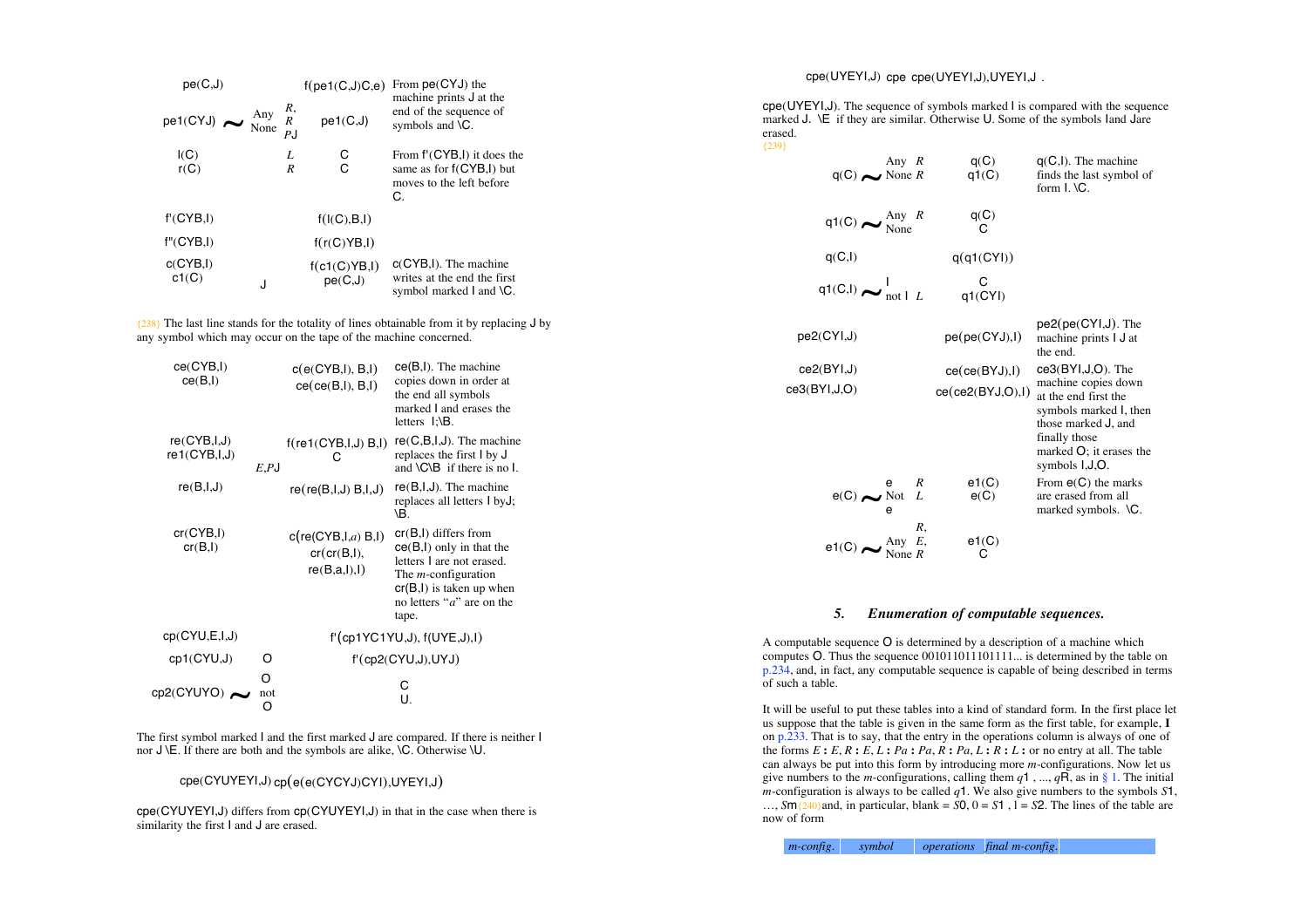| qİ                   | Sj | PSk, L | q <sub>m</sub> | (N1) |
|----------------------|----|--------|----------------|------|
| qi                   | Sj | PSk, R | q <sub>m</sub> | (N2) |
| qi                   | Si | PSK    | q <sub>m</sub> | (N3) |
| Lines such as        |    |        |                |      |
| qİ                   | Si | E, R   | q <sub>m</sub> |      |
| Are to be written as |    |        |                |      |
| qİ                   | Sj | PSO, R | $q$ m          |      |
| And lines such as    |    |        |                |      |
| $q$ l                | Sj | R      | q <sub>m</sub> |      |
| To be written as     |    |        |                |      |
| qI                   | Sj | PSi, R | q <sub>m</sub> |      |

In this way we reduce each line of the table to a line of one of the forms (*N*1), (*N*2), (*N*3).

From each line of form (*N*1) let us form an expression *q*i *S*j *S*k *L q*m; from each line of form (*N*2) we form an expression *q*i *S*i *S*k *R q*m; and from each line of form *(N*3) we form an expression *q*i *S*j *S*k *Nq*m. Let us write down all expressions so formed from the table for the machine and separate them by semi-colons. In this way we obtain a complete description of the machine. In this description we shall replace *q*i by the letter "*D*" followed by the letter "*A*" repeated *i* times, and *S*j by "*D*" followed by "*C*" repeated *j* times. This new description of the machine may be called the *standard description* (S.D). It is made up entirely from the letters "*A*", "*C*", "*D*", "*L*", "*R*", "*N*", and from "**;**".

If finally we replace "*A*" by "1", "*C*" by "2", "*D*" by "3", "*L*" by "4", "*R*" by "5", "*N*" by "6", and ";" by "7<sup>"</sup> we shall have a description of the machine in the form of an arabic numeral. The integer represented by this numeral may be called a *description number* (D.N) of the machine. The D.N determine the S.D and the structure of the {241} machine uniquely. The machine whose D.N is *n* may be described as M(*n*).

To each computable sequence there corresponds at least one description number, while to no description number does there correspond more than one computable sequence. The computable sequences and numbers arc therefore enumerable.

Let us find a description number for the machine **I** of §3. When we rename the *m*-configurations its table becomes:

| q1             | .SO | PS1, R | q2 |
|----------------|-----|--------|----|
| q2             | SO. | PSO, R | qЗ |
| q3             | SO. | PS2, R | q4 |
| q <sub>4</sub> | SO. | PSO, R | q1 |

Other tables could be obtained by adding irrelevant lines such as

*q*1 *S*1 *PS*1, *R q*2

Our first standard form would be

*q*1*S*0*S*1*Rq*2**;** *q*2*S*0*S*0*Rq*3**;** q3*S*0*S*0*Rq*4**;**  $q^4$ *S*0*S*2*Rq*<sup>1</sup>**;**.

| The standard description is<br>DADDCRDAA; DAADDRDAAA;<br>DAAADDCCRDAAAA; DAAAADDRDA;                                                                                                                                                         |
|----------------------------------------------------------------------------------------------------------------------------------------------------------------------------------------------------------------------------------------------|
| A description number is                                                                                                                                                                                                                      |
| 31332531173113353111731113322531111731111335317                                                                                                                                                                                              |
| and so is                                                                                                                                                                                                                                    |
| 31332531173113353111731113322531L1173111133531731323253117                                                                                                                                                                                   |
| A number which is a description number of a circle-free machine will be called a<br><i>satisfactory</i> number. In $\S$ 8 it is shown that there can be no general process for<br>determining whether a given number is satisfactory or not. |

### **6. The universal computing machine.**

It is possible to invent a single machine which can be used to compute any computable sequence. If this machine I is supplied with a tape on the beginning of which is written the S.D of some computing machine M,  $\{242\}$  then I will compute the same sequence as M. In this section I explain in outline the behavior of the machine. The next section is devoted to giving the complete table for I.

Let us first suppose that we have a machine M' which will write down on the *F*-squares the successive complete configurations of M. These might be expressed in the same form as on p.235, using the second description, (C), with all symbols on one line. Or, better, we could transform this description (as in  $\S$ 5) by replacing each *m*-configuration by "*D*" followed by "*A*" repeated the appropriate number of times, and by replacing each symbol by "*D*" followed by "*C*" repeated the appropriate number of times. The numbers of letters "*A*" and "*C*" are to agree with the numbers chosen in §5, so that, in particular, "0" is replaced by "*DC*", "1" by "*DCC*", and the blanks by "*D*" . These substitutions are to be made after the complete configurations have been put together, as in (C). Difficulties arise if we do the substitution first. In each complete configuration the blanks would all have to be replaced by "*D*" , so that the complete configuration would not be expressed as a finite sequence of symbols.

If in the description of the machine **II** of §3 we replace "o " by "*DAA*", "e" by "*DCCC* ", "q"by "*DAAA*", then the sequence (C) becomes:

### *DA* **:** *DCCCDCCCDAADCDDC* **:** *DCCCDCCCDAAADCDDC* **:** ... (C1)

(This is the sequence of symbols on *F*-squares.)

It is not difficult to see that if M can be constructed, then so can M'. The manner of operation of M' could be made to depend on having the rules of operation (*i.e*., the S.D) of it written somewhere within itself (*i.e*. within M'); each step could be carried out by referring to these rules. We have only to regard the rates as being capable of being taken out and exchanged or others and we have something very akin to the universal machine.

One thing is lacking: at present the machine M' prints no figures. We may correct this by printing between each successive pair of complete configurations the figures which appear in the new configuration but not in the old. Then  $(C<sup>1</sup>)$  becomes

*DDA* **:** 0 **:** 0 **:** *DCCCDCCCDAADCDDC* **:** *DCCC*.... (C2)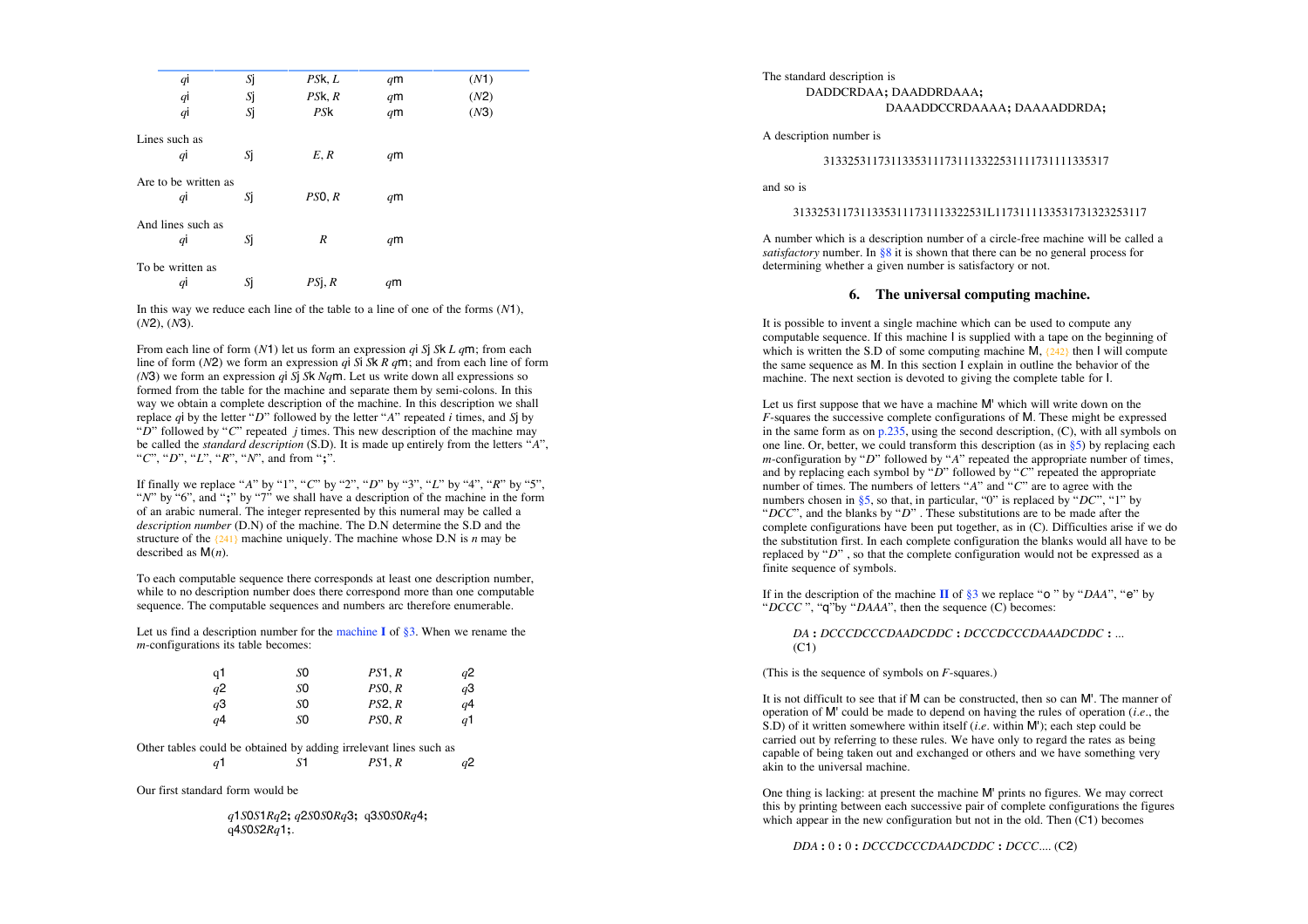It is not altogether obvious that the *E*-squares leave enough room for the necessary "rough work" but this is, in fact, the case.

The sequences of letters between the colons in expressions such as (C1) may be used as standard descriptions of the complete configurations. When the letters are replaced by figures, as in §5, we shall have a numerical  $\{243\}$  description of the complete configuration, which may be called its description number.

### **7. Detailed description of the universal machine.**

A table is given below of the behaviour of this universal machine. The *m*-configurations of which the machine is capable are all those occurring in the first and last columns of the table, together with all those which occur when we write out the unabbreviated tables of those which appear in the table in the form of *m*-functions. *E.g.*,  $e(ant)$  appears in the table and is an *m*-function. Its unabbreviated table is (see p. 239)

|                      | е     | R       | e1(an) |
|----------------------|-------|---------|--------|
| $e(anf) \rightarrow$ | not e | L       | e(an)  |
|                      | Any   | R, E, R | e1(an) |
| $e(anf) \rightarrow$ | None  |         | e(an)  |

Consequently e1(anf) is an *m*-configuration of I.

When I is ready to start work the tape running through it bears on it the symbol  $\theta$  on an *F*-square and again e on the next *E*-square; after this, on *F*-squares only, comes the S.D of the machine followed by a double colon "**: :**" (a single symbol, on an *F*-square). The S.D consists of a number of instructions, separated by semi-colons.

Each instruction consists of five consecutive parts

i ) "*D*" followed by a sequence of letters "*A*". This describes the relevant *m*-configuration.

ii ) "*D*" followed by a sequence of letters "*C*". This describes the scanned symbol.

iii ) "*D*" followed by another sequence of letters "*C*". This describes the symbol into which the scanned symbol is to be changed.

iv ) *L*", "*R*", "*N*", describing whether the machine is to move to left, right, or not at all.

v ) "*D*" followed by a sequence of letters "*A*". This describes the final *m*-configuration.

The machine I is to be capable of printing "*A*", "*C*", "*D*", "0", "1", "*u*", "*v*", "*w*", "*x*", "*y*", "*z*". The S.D is formed from " **;** ", "*A*", "*C*", "*D*", "*L*", "*R*", "*N*".

{244} Subsidiary skeleton table.



|                                       |                                       | $\overline{A}$ |          | R,PI,R con1(CYI)              | closest on the right of S is<br>marked out with                                                                                                                                                                            |
|---------------------------------------|---------------------------------------|----------------|----------|-------------------------------|----------------------------------------------------------------------------------------------------------------------------------------------------------------------------------------------------------------------------|
|                                       | $cont(C,I) \rightarrow$               |                |          | $R, Pl, R$ con $2(C, I)$      | letters I. \C.                                                                                                                                                                                                             |
| $\text{cond}(C,I) \sim N_{\text{ot}}$ |                                       |                | R, R     | $R, Pl, R$ con $2(C, I)$<br>C | $con(C, )$ . In the final<br>configuration the machine<br>is scanning the square<br>which is four squares to the<br>right of the last square of $C$ .<br>$C$ is left unmarked.                                             |
| The table for U.                      |                                       |                |          |                               |                                                                                                                                                                                                                            |
| b                                     |                                       |                |          |                               | $f(b1, b1, \ldots)$ b. The machine prints : DA on                                                                                                                                                                          |
| b <sub>1</sub>                        | $R, R, P$ :, $R, R$ ,<br>PD, R, R, PA |                |          | anf                           | the $F$ -squares after $::$ \anf.                                                                                                                                                                                          |
| anf                                   |                                       |                |          |                               | $g(ant1, :)$ anf. The machine marks the<br>configuration in the last                                                                                                                                                       |
| anf1                                  |                                       |                |          | con(fom, y)                   | complete configuration with y.<br>\fom.                                                                                                                                                                                    |
| fom $\sim$                            | not z<br>nor;                         |                | $\cal L$ | fom                           | fom. The machine finds the<br>$R, Pz, L$ con(fmp, x) last semi-colon not marked<br>L, L fom with z. It marks this semi-co<br>with z. It marks this semi-colon<br>with $z$ and the configuration<br>following it with $x$ . |
| fmp                                   |                                       | x, y)          |          | cpe(e(fom, x, y), sim,        | fmp. The machine compares<br>the sequences marked $x$ and $y$ .<br>It erases all letters $x$ and $y$ .<br>\sim if they are alike.<br>Otherwise \fom.                                                                       |

anf. Taking the long view, the last instruction relevant to the last configuration is found. It can be recognised afterwards as the instruction following the last semi-colon marked *z*. \sim.

### {245}

| sim                                                                   | .<br>sim1, z)            |
|-----------------------------------------------------------------------|--------------------------|
| sim1                                                                  | $con(sim2, )$            |
| sim2 $\sim$ $\frac{A}{\text{Not }A}$ $\frac{R}{R}$ , $\frac{Pu}{R}$ , | sim3<br>sim <sub>2</sub> |
| sim3 $\sim$ $\frac{Not A}{A}$ $\frac{L, Py}{L, Py, R}$ ,<br>R, R      | e(mf, z)<br>sim3         |
| mf                                                                    | g(mf, : )                |
| mf1 $\sim$ $\frac{\text{Not }A}{A}$ $\frac{R, R}{L, L, L}$            | mf 1<br>mf2              |
| R, Px, L,<br>L.L<br>C<br>mf2 $\sim$<br>D<br>R, Px, L,<br>L.L          | mf2<br>mf4<br>mf3        |

f'(sim1Y sim. The machine marks out the instructions. That part of the instructions which refers to operations to be carried out is marked with *u*, and the final *m*-configuration with *y*. The letters *z* are erased.

> mf. The last complete configuration is marked out into four sections. The configuration is left unmarked. The symbol directly preceding it is marked with *x*. The remainder of the complete configuration is divided into two parts, of which the first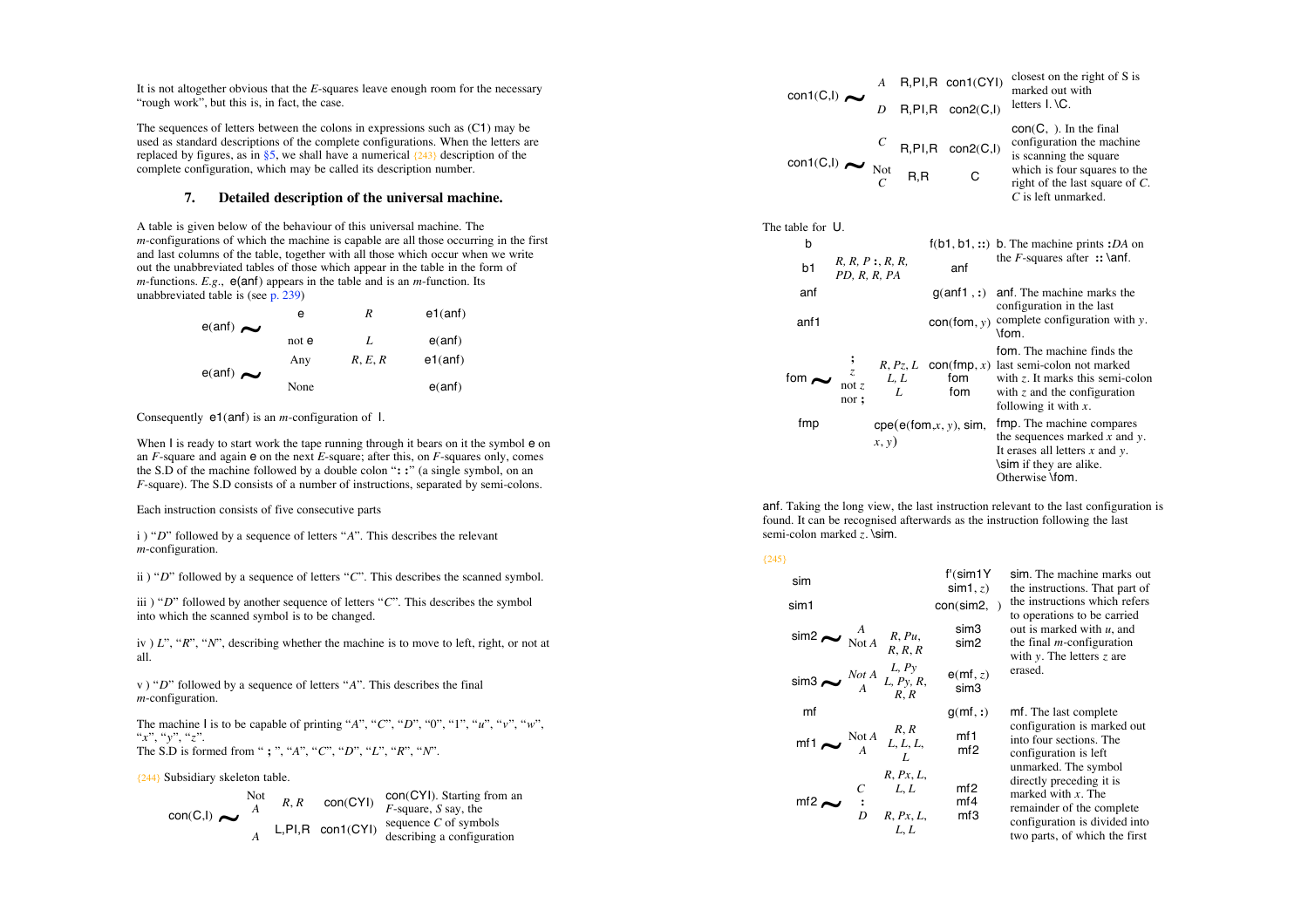| mf3                                    |          | not:<br>$\ddot{\phantom{a}}$ | L, L                     | mf3<br>mf <sub>4</sub>                                                   | is marked with $\nu$ and the last<br>with $w$ . A colon is printed<br>after the whole. \sh.       |
|----------------------------------------|----------|------------------------------|--------------------------|--------------------------------------------------------------------------|---------------------------------------------------------------------------------------------------|
| mf <sub>4</sub>                        |          |                              |                          | con(I(I(mf5)),                                                           |                                                                                                   |
| $\mathsf{mfs} \leftarrow \mathsf{mse}$ |          |                              | Any $R, Pw, R$<br>P:     | mf5<br>sh                                                                |                                                                                                   |
| sh                                     |          |                              |                          | u)                                                                       | $f(\text{sh1Y} \text{instY} \text{ sh.}$ The instructions (marked<br>$u$ ) are examined. If it is |
| sh1                                    |          |                              | L, L, L                  | sh <sub>2</sub>                                                          | found that they involve                                                                           |
| sh2 $\sim$ $\frac{D}{\text{not }D}$    |          |                              | R, R, R,<br>R            | sh2<br>inst                                                              | "Print 0" or "Print 1", then<br>$0:$ or 1: is printed at the end.                                 |
| sh3 $\sim \frac{C}{\text{not } C}$     |          |                              | R, R                     | sh4<br>inst                                                              |                                                                                                   |
| sh4 $\sim \frac{C}{\text{not } C}$     |          |                              | R, R                     | sh5<br>$pe2$ (inst, $0, :$ )                                             |                                                                                                   |
| sh5 $\sim \frac{C}{\text{not } C}$     |          |                              |                          | inst<br>$pe2$ (inst, $1, :$ )                                            |                                                                                                   |
| ${246}$<br>inst                        |          |                              |                          | g(l(nst1),u)                                                             | inst. The next complete<br>configuration is written                                               |
|                                        | inst 1 l |                              | R, E                     | inst(1)                                                                  | down, carrying out the                                                                            |
| inst1(L)                               |          |                              | ce5(ov, v, y,<br>x, u, w | marked instructions. The<br>letters $u, v, w, x, y$ are<br>erased. \anf. |                                                                                                   |
| inst1(R)                               |          |                              |                          | ce5(ov, v, v,<br>x, u, w                                                 |                                                                                                   |
| inst1(N)                               |          |                              |                          | ce5(ov, v, y,<br>x, u, w                                                 |                                                                                                   |
| ov                                     |          |                              |                          | e(an)                                                                    |                                                                                                   |

### **8. Application of the diagonal process.**

It may be thought that arguments which prove that the real numbers are not enumerable[5] would also prove that the computable numbers and sequences cannot be enumerable . It might, for instance, be thought that the limit of a sequence of computable numbers must be computable. This is clearly only true if the sequence of computable numbers is defined by some rule.

Or we might apply the diagonal process. "If the computable sequences are enumerable, let In be the *n*-th computable sequence, and let Yn(*m*) be the *m*-th figure in In. Let J be the sequence with  $1 - Yn(n)$  as its *n*-th figure. Since Jis computable, there exists a number *K* such that  $1 - \text{Yn}(n) = \text{YK}(n)$  all *n*. Putting  $n =$ *K*, we have  $1 = 2YK(K)$ , *i.e.* 1 is even. This is impossible. The computable sequences are therefore not enumerable".

The fallacy in this argument lies in the assumption that  $J$  is computable. It would be true if we could enumerate the computable sequences by finite means, but the

problem of enumerating computable sequences is equivalent to the problem of finding out whether a given number is the D.N of a circle-free machine, and we have no general process for doing this in a finite number of steps. In fact, by applying the diagonal process argument correctly, we can show that there cannot be any such general process.

The simplest and most direct proof of this is by showing that, if this general process exists, then there is a machine which computes J. This proof, although perfectly sound, has the disadvantage that it may leave the reader with a feeling that "there must be something wrong". The proof which I shall give has not this disadvantage, and gives a certain insight into the significance of the idea "circle-free". It depends not on constructing J, but on constructing J ', whose *n*-th figure is Yn(*n*).

{247} Let us suppose that there is such a process; that is to say, that we can invent a machine D which, when supplied with the S.D of any computing machine M will test this S.D and if M is circular will mark the S.D with the symbol "*u*" and if it is circle-free will mark it with "*s*". By combining the machines D and I we could construct a machine M to compute the sequence J'. The machine D may require a tape. We may suppose that it uses the *E*-squares beyond all symbols on *F*- squares, and that when it has reached its verdict all the rough work done by D is erased.

The machine H has its motion divided into sections. In the first *N* –1 sections, among other things, the integers  $1, 2, ..., N-1$  have been written down and tested by the machine D. A certain number, say  $R(N-1)$ , of them have been found to be the D.N's of circle-free machines. In the *N*-th section the machine D tests the number *N*. If *N* is satisfactory, *i.e*., if it is the D.N of a circle-free machine, then  $R(N) = 1 + R(N - 1)$  and the first.  $R(N)$  figures of the sequence of which a D.N is N are calculated. The *R*(*N*)-th figure of this sequence is written down as one of the figures of the sequence J' computed by H. If *N* is not satisfactory, then  $R(N) = R(N)$  $-1$ ) and the machine goes on to the  $(N + 1)$ -th section of its motion.

From the construction of Hwe can see that H is circle-free. Each section of the motion of H comes to an end after a finite number of steps. For, by our assumption about D, the decision as to whether *N* is satisfactory is reached in a finite number of steps. If *N* is not satisfactory, then the *N*-th section is finished. If *N* is satisfactory, this means that the machine  $M(N)$  whose D.N is  $N$  is circle-free, and therefore its  $R(N)$ -th figure can be calculated in a finite number of steps. When this figure has been calculated and written down as the *R*(*N*)-th figure of J', the *N*-th section is finished. Hence H is circle-free.

Now let *K* be the D.N of H. What does H do in the *K*-th section of its motion? It must test whether *K* is satisfactory, giving a verdict "*s*" or "*u*". Since *K* is the D.N of Hand since H is circle-free, the verdict cannot be "*u*". On the other hand the verdict cannot be "*s*". For if it were, then in the *K*-th section of its motion H would be bound to compute the first  $R(K-1)+1 = R(K)$  figures of the sequence computed by the machine with *K* as its D.N and to write down the *R*(*K*)-th as a figure of the sequence computed by H. The computation of the first  $R(K) - 1$  figures would be carried out all right, but the instructions for calculating the  $R(K)$ -th would amount to "calculate the first  $R(K)$  figures computed by *H* and write down the  $R(K)$ -th". This *R*(*K*)-th figure wonld never be found. *I.e*., H is circular, contrary both to what we have found in the last paragraph and to the verdict "*s*". Thus both verdicts are impossible and we conclude that there can be no machine D.

{248} We can show further that *there can be no machine* R *which, when applied with the S.D of an arbitrary machine* M*, will determine whether* M *ever prints a given symbol* (0 *say*).

We will first show that, if there is a machine R, then there is a general process for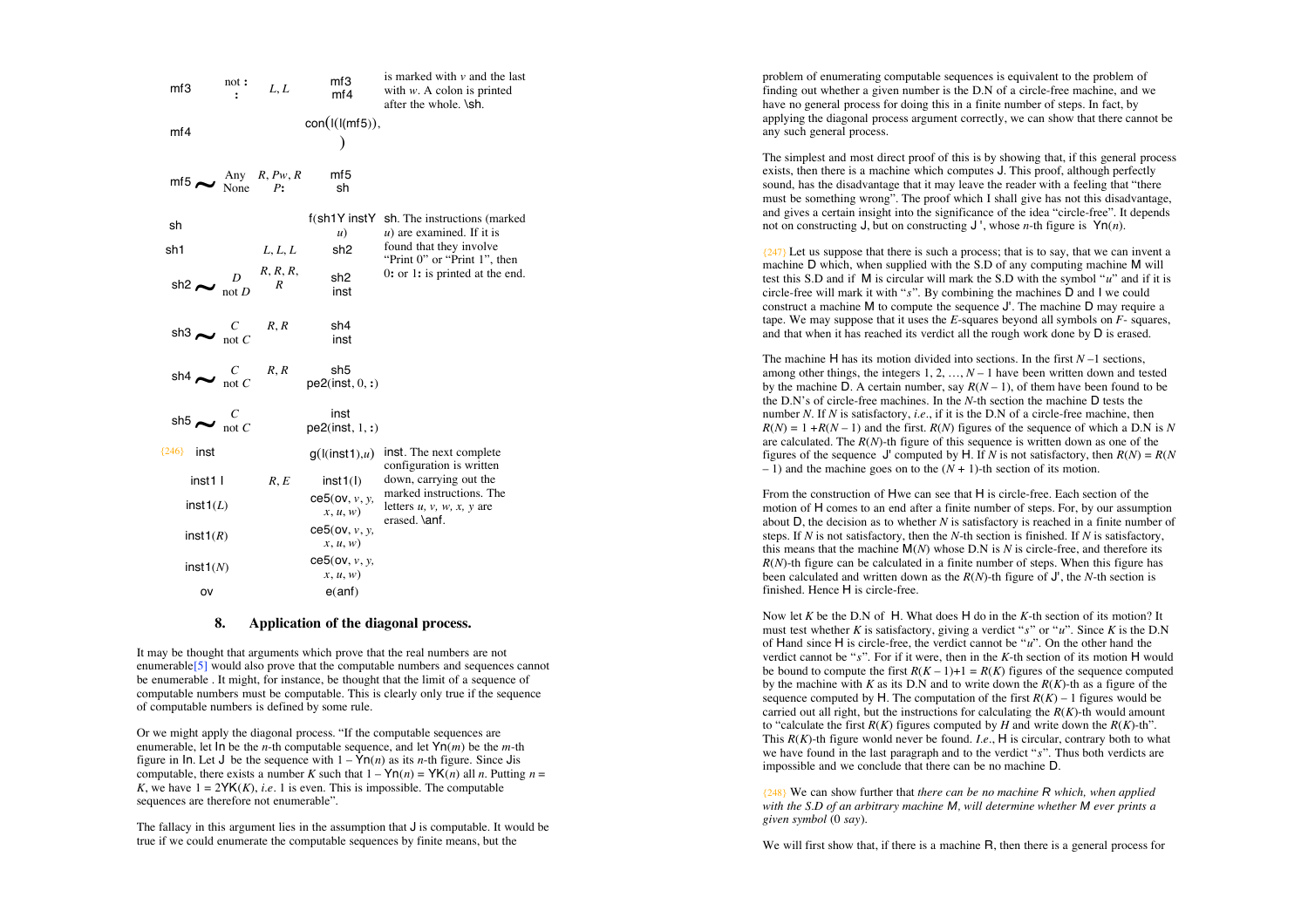determining whether a given machine M prints 0 infinitely often. Let M1 be a machine which prints the same sequence as M, except that in the position where the first 0 printed by M stands, M1 prints %. M2 is to have the first two symbols 0 replaced by %, and so on. Thus, if M were to print

*A B A* 01 *A A B* 0 0 1 0 *A B*…,

then M1 would print

*A B A* % 1 *A A B* 0 0 1 0 *A B*…

and M2 would print

*A B A* % 1 *A A B* % 0 1 0 *A B*… .

Now let F be a machine which, when supplied with the S.D of M, will write down successively the S.D of M, of M1, of M2, … (there is such a machine). We combine  $\overline{F}$  with  $\overline{R}$  and obtain a new machine,  $\overline{G}$ . In the motion of  $\overline{G}$  first  $\overline{F}$  is used to write down the S.D of M, and then R tests it, **:**0**:** is written if it is found that M never prints 0; then F writes the S.D of M1 and this is tested, **:**0**:** being printed if and only if M1 never prints 0; and so on. Now let us test G with R. If it is found that G never prints 0, then M prints 0 infinitely often; if G prints 0 sometimes, then M does not print 0 infinitely often.

Similarly there is a general process for determining whether M prints 1 infinitely often. By a combination of these processes we have a process for determining whether M prints an infinity of figures, *i.e.* we have a process for determining whether M is circle-free. There can therefore be no machine R.

The expression "there is a general process for determining …" has been need throughout this section as equivalent to "there is a machine which will determine …" This usage can be justified if and only if we can justify our definition of "computable". For each of these "general process" problems can be expressed as a problem concerning a general process for determining whether a given integer *n* has a property  $G(n)$  [e.g.  $G(n)$  might mean "*n* is satisfactory" or " *n* is the Gödel representation of a provable formula"], and this is equivalent to computing a number whose *n*-th figure is 1 if  $G(n)$  is true and 0 if it is false.  $\{249\}$ 

### **9. The extent of the computable numbers.**

No attempt has yet been made to show that the "computable" numbers include all numbers which would naturally be regarded as computable. All arguments which can be given are bound to be, fundamentally, appeals to intuition, and for this reason rather unsatisfactory mathematically. The real question at issue is "What are the possible processes which can be carried out in computing a number?"

The arguments which I shall use are of three kinds.

- a. A direct appeal to intuition.
- 2. A proof of the equivalence of two definitions (in case the new definition has a greater intuitive appeal).
- 3. Giving examples of large classes of numbers which are computable.

Once it is granted that computable numbers are all "computable" several other propositions of the same character follow. In particular, it follows that, if there is a general process for determining whether a formula of the Hilbert function calculus is provable, then the determination can be carried out by a machine.

**I.** [Type (*a*)]. This argument is only an elaboration of the ideas of §1.

Computing is normally done by writing certain symbols on paper. We may suppose this paper is divided into squares like a child's arithmetic book. In elementary arithmetic the two-dimensional character of the paper is sometimes used. But such a use is always avoidable, and I think that it will be agreed that the two-dimensional character of paper is no essential of computation. I assume then that the computation is carried out on one-dimensional paper, *i.e.* on a tape divided into squares. I shall also suppose that the number of symbols which may be printed is finite. If we were to allow an infinity of symbols, then there would be symbols differing to an arbitrarily small extent.<sup>[6]</sup> The effect of this restriction of the number of symbols is not very serious. It is always possible to use sequences of symbols in the place of single symbols. Thus an Arabic numeral such as  $\{250\}$  17 or 999999999999999 is normally treated as a single symbol. Similarly in any European language words are treated as single symbols (Chinese, however, attempts to have an enumerable infinity of symbols). The differences from our point of view between the single and compound symbols is that the compound symbols, if they are too lengthy, cannot be observed at one glance. This is in accordance with experience. We cannot tell at a glance whether 9999999999999999 and 999999999999999 are the same.

The behaviour of the computer at any moment is determined by the symbols which he is observing. and his "state of mind" at that moment. We may suppose that there is a bound *B* to the number of symbols or squares which the computer can observe at one moment. If he wishes to observe more, he must use successive observations. We will also suppose that the number of states of mind which need be taken into account is finite. The reasons for this are of the same character as those which restrict the number of symbols. If we admitted an infinity of states of mind, some of them will be "arbitrarily close" and will be confused. Again, the restriction is not one which seriously affects computation, since the use of more complicated states of mind can be avoided by writing more symbols on the tape.

Let us imagine the operations performed by the computer to be split up into "simple operations" which are so elementary that it is not easy to imagine them further divided. Every such operation consists of some change of the physical system consisting of the computer and his tape. We know the state of the system if we know the sequence of symbols on the tape, which of these are observed by the computer (possibly with a special order), and the state of mind of the computer. We may suppose that in a simple operation not more than one symbol is altered. Any other changes can be set up into simple changes of this kind. The situation in regard to the squares whose symbols may be altered in this way is the same as in regard to the observed squares. We may, therefore, without loss of generality, assume that the squares whose symbols are changed are always "observed" squares.

Besides these changes of symbols, the simple operations must include changes of distribution of observed squares. The new observed squares must be immediately recognisable by the computer. I think it is reasonable to suppose that they can only be squares whose distance from the closest of the immediately previously observed squares does not exceed a certain fixed amount. Let us say that each of the new observed squares is within *L* squares of an immediately previously observed square. In connection with "immediate recognisability", it may be thought that there are other kinds of square which are immediately recognisable. In particular, squares marked by special symbols might be taken as imme- $\{251\}$ diately recognisable. Now if these squares are marked only by single symbols there can be only a finite number of them, and we should not upset our theory by adjoining these marked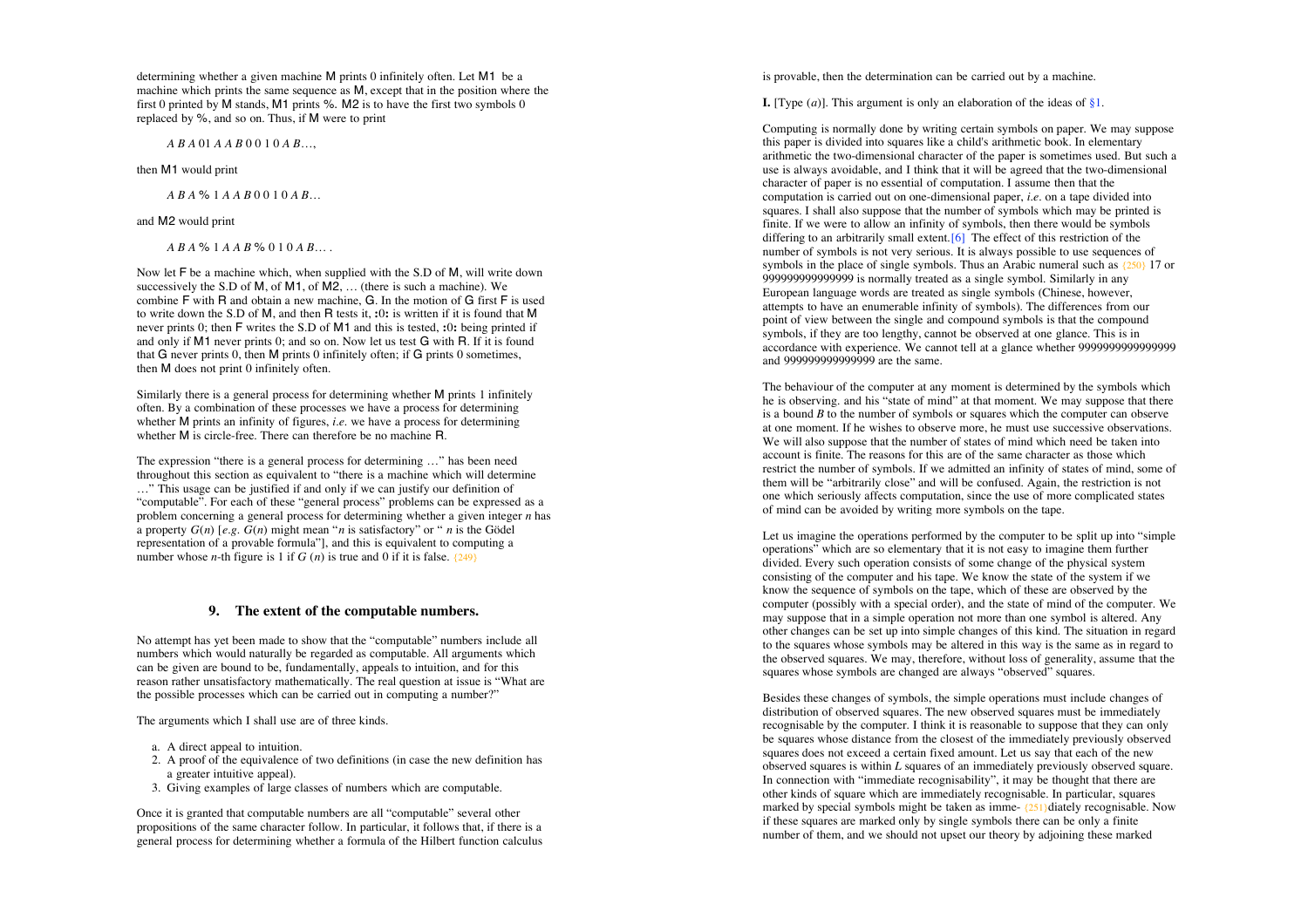squares to the observed squares. If, on the other hand, they are marked by a sequence of symbols, we cannot regard the process of recognition as a simple process. This is a fundamental point and should be illustrated. In most mathematical papers the equations and theorems are numbered. Normally the numbers do not go beyond (say) 1000. It is, therefore, possible to recognise a theorem at a glance by its number. But if the paper was very long, we might reach Theorem 157767733443477; then, farther on in the paper, we might find "... hence (applying Theorem 157767733443477) we have...". In order to make sure which was the relevant theorem we should have to compare the two numbers figure by figure, possibly ticking the figures off in pencil to make sure of their not being counted twice. If in spite of this it is still thought that there are other "immediately recognisable" squares, it does not upset my contention so long as these squares can be found by some process of which my type of machine is capable. This idea is developed in **III** below.

The simple operations must therefore include:

(*a*) Changes of the symbol on one of the observed squares. (*b*) Changes of one of the squares observed to another square within *L* squares of one of the previously observed squares.

It may be that some of these changes necessarily involve a change of state of mind. The most general single operation must therefore be taken to be one of the following:

A. A possible change (*a*) of symbol together with a possible change of state of mind.

B. A possible change (*b*) of observed squares, together with a possible change of state of mind.

The operation actually performed is determined, as has been suggested on  $p.250$ , by the state of mind of the computer and the observed symbols. In particular, they determine the state of mind of the computer after the operation is carried out.

We may now construct a machine to do the work of this computer. To each state of mind of the computer corresponds an "*m*-configuration" of the machine. The machine scans  $\vec{B}$  squares corresponding to the  $\vec{B}$  squares observed by the computer. In any move the machine can change a symbol on a scanned square or can change anyone of the scanned squares to another square distant not more than *L* squares from one of the other scanned  $\{252\}$  squares. The move which is done, and the succeeding configuration, are determined by the scanned symbol and the *m*-configuration. The machines just described do not differ very essentially from computing machines as defined in  $\S2$ , and corresponding to any machine of this type a computing machine can be constructed to compute the same sequence, that is to say the sequence computed by the computer.

#### **II**. [Type (*b*)].

If the notation of the Hilbert functional calculus [7] is modified so as to be systematic, and so as to involve only a finite number of symbols, it becomes possible to construct an automatic [8] machine K which will find all the provable formulae of the calculus.[9]

Now let I be a sequence, and let us denote by  $Ga(x)$  the proposition "The *x*-th" figure of I is 1", so that  $[10] - Ga(x)$  means "The *x*-th figure of I is 0". Suppose further that we can find a set of properties which define the sequence I and which can be expressed in terms of  $Ga(x)$  and of the propositional functions  $N(x)$ 

meaning "*x* is a non-negative integer" and  $F(x,y)$  meaning " $y = x + 1$ ". When we join all these formulae together conjunctively we shall have a formula, U say, which defines I. The terms of U must include the necessary parts of the Peano axioms, viz.,

> $($ 'u)N(u)&  $(x)(N(x)\Y)F(x,y))$ &  $(F(x,y)\$  $(N(y))$ ,

which we will abbreviate to *P*.

When we say "U defines I", we mean that  $-U$  is not a provable formula, and also that, for each *n*, one of the following formulae (*A*n) or (*B*n) is provable.

| $U & F[5] \setminus G:(u[5]),$     | (An)[11] |
|------------------------------------|----------|
| $U & F[5] \setminus (-G:(u[5]))$ , | (Bn)     |

where *F*[5] stands for  $F(u, u') \& F(u', u'') \& \ldots F(u[5-1], u[5])$ .

{253} I say that Iis then a computable sequence: a machine K: to compute I can be obtained by a fairly simple modification of K.

We divide the motion of K: into sections. The *n*-th section is devoted to finding the *n*-th figure of I. After the  $(n-1)$ -th section is finished a double colon : : is printed after all the symbols, and the succeeding work is done wholly on the squares to the right of this double colon. The first step is to write the letter "*A*" followed by the formula (An) and then "*B*" followed by (Bn). The machine K: then starts to do the work of K, but whenever a provable formula is found, this formula is compared with  $(An)$  and with  $(Bn)$ . If it is the same formula as  $(An)$ , then the figure "1" is printed, and the *n*-th section is finished. If it is (Bn), then "0" is printed and the section is finished. If it is different from both, then the work of K is continued from the point at which it had been abandoned. Sooner or later one of the formulae (An) or (Bn) is reached; this follows from our hypotheses about I and U, and the known nature of K. Hence the *n*-th section will eventually be finished; Ka is circle-free; I is computable.

It can also be shown that the numbers I definable in this way by the use of axioms include all the computable numbers. This is done by describing computing machines in terms of the function calculus.

It must be remembered that we have attached rather a special meaning to the phrase "U defines I". The computable numbers do not include all (in the ordinary sense) definable numbers. Let P be a sequence whose *n*-th figure is 1 or 0 according as *n* is or is not satisfactory. It is an immediate consequence of the theorem of §8 that P is not computable. It is (so far as we know at present) possible that any assigned number of figures of P can be calculated, but not by a uniform process. When sufficiently many figures of P have been calculated, an essentially new method is necessary in order to obtain more figures.

**III**. This may be regarded as a modification of **I** or as a corollary of **II**.

We suppose, as in **I**, that the computation is carried out on a tape; but we avoid introducing the "state of mind" by considering a more physical and definite counterpart of it. It is always possible for the computer to break off from his work, to go away and forget all about it, and later to come back and go on with it. If he does this he must leave a note of instructions (written in some standard form) explaining how the work is to be continued. This note is the counterpart of the "state of mind". We will suppose that the computer works by such a desultory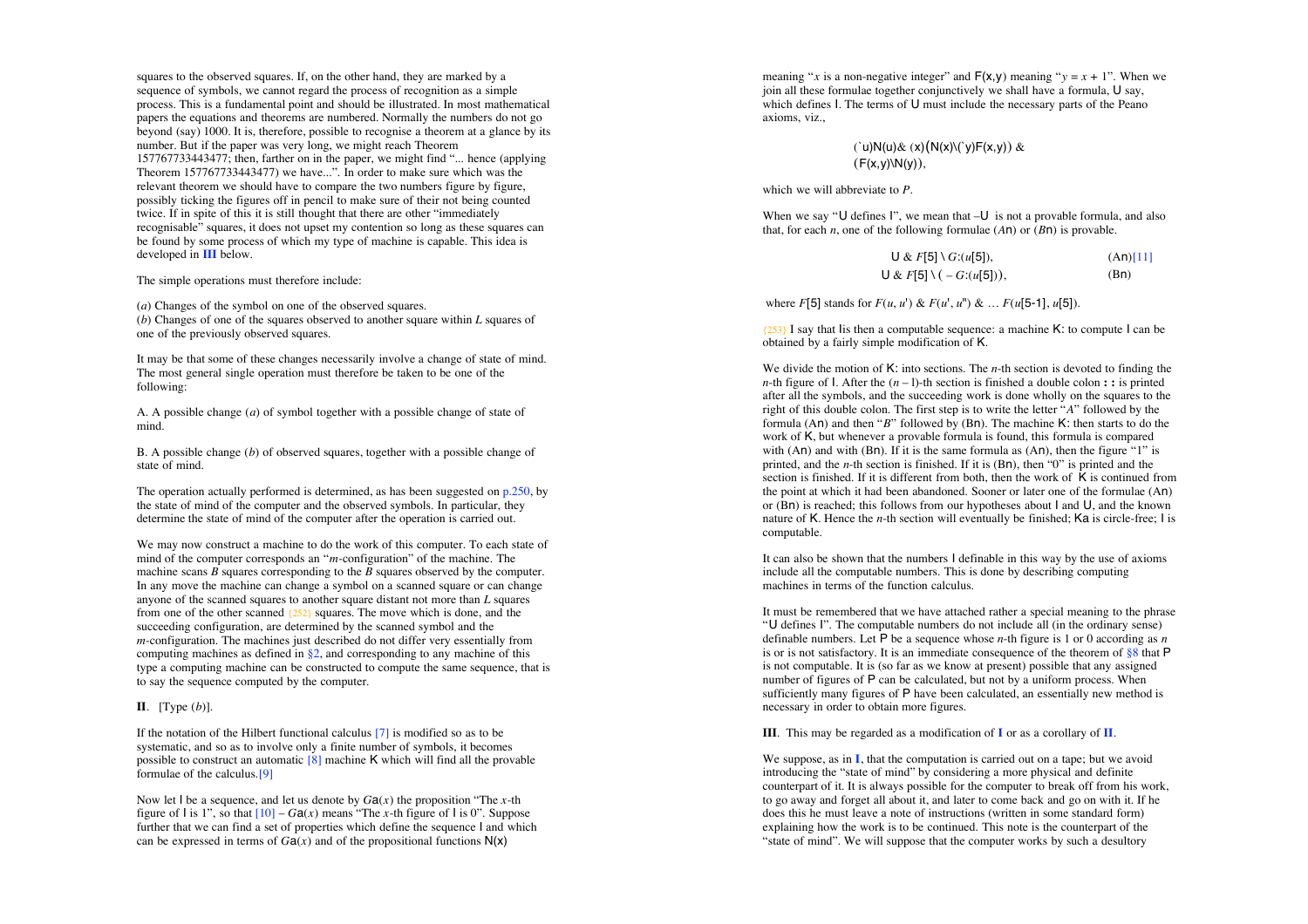manner that he never does more than one step at a sitting. The note of instructions must enable him to carry out one step and write the next note. Thus the state of progress of the computation at any stage is completely determined by the note of {254} instructions and the symbols on the tape. That is, the state of the system may be described by a single expression (sequence of symbols), consisting of the symbols on the tape followed by A (which we suppose not to appear elsewhere) and then by the note of instructions. This expression may be called the "state formula". We know that the state formula at any given stage is determined by the state formula before the last step was made, and we assume that the relation of these two formulae is expressible in the functional calculus. In other words we assume that there is an axiom U which expresses the rules governing the behaviour of the computer, in terms of the relation of the state formula at any stage to the state formula at the proceeding stage. If this is so, we can construct a machine to write down the successive state formulae, and hence to compute the required number.

### **10. Examples of large classes of numbers which are computable.**

It will be useful to begin with definitions of a computable function of an integral variable and of a computable variable, etc. There are many equivalent ways of defining a computable function of an integral variable. The simplest is, possibly, as follows. If O is a computable sequence in which 0 appears infinitely [12] often, and *n* is an integer, then let us defines  $W(0,n)$  to be the number of figures 1 between the *n*-th and the  $(n+1)$ -th figure 0 in O. Then  $Y(n)$  is computable if, for all *n* and some O,  $Y(n) = W(0, n)$ . An equivalent definition is this. Let  $H(x, y)$  mean  $Y(x) = y$ . Then if we can find a contradiction-free axiom  $\overline{\mathsf{U}\mathsf{g}}$  such that  $\overline{\mathsf{U}\mathsf{g}} \backslash \overline{\mathsf{P}}$ , and if for each integer *n* there exists and integer *N*, such that

U& & *F*[9] \ H(u[5], *u*(#[5])

and such that, if m / Y(n), then, for some *N* ',

 $U& E[9Z] \setminus (-H(u[5], 4)),$ 

then Y may be said to be a computable function.

We cannot define general computable functions of a real variable, since there is no general method of describing a real number, but we can define a computable function of a computable variable. If *n* is satisfactory, let On be the number computed by M(*n*), and let

### $In=tan(X(On - !))$ ,

 ${255}$  unless On = 0 or On = 1, in either of which cases  $\ln$  = 0. Then, as *n* runs through the satisfactory numbers, In runs through the computable numbers.[13] Now let  $Y(n)$  be a computable function which can be shown to be such that for any satisfactory argument its value is satisfactory.<sup>[14]</sup> Then the function  $f$ , defined by  $f(\ln) = 18!n$ , is a computable function and all computable functions of a computable variable are expressible in this form.

Similar definitions may be given of computable functions of several variables, computable-valued functions of an integral variable, etc.

I shall enunciate a number of theorems about computability, but I shall prove only (ii) and a theorem similar to (iii).

i ) A computable function of a computable function of an integral or computable

variable is computable.

ii ) Any function of an integral variable defined recursively in terms of computable functions is computable. I.e. if  $Y(m, n)$  is computable, and r is some integer, then  $T(n)$  is computable, where

$$
\mathsf{T}(0)=r,
$$

 $T(n) = Y(n, T(n-1)).$ 

iii) If  $Y(m,n)$  is a computable function of two integral variables, then  $Y(n,n)$  is a computable function of *n*.

iv) If  $Y(n)$  is a computable function whose value is always 0 or 1, then the sequence whose *n*-th figure is  $Y(n)$  is computable. Dedekind's theorem does not hold in the ordinary form if we replace "real" throughout by 'computable'. But it holds in the following form:

v ) If G(I) is a propositional function of the computable numbers and

a) 
$$
(1)(J)(J)(G(I) & (G(J)))
$$
,

b)  $G(1) & ( -G(J)) \setminus ( -J),$ 

and there is a general process for determining the truth value of  $G(1)$ , then {256} there is a computable number W such that

> $G(I) \setminus I$  ? W,  $-G(I) \cup \mathbb{Q}$  W.

In other words, the theorem holds for any section of the computables such that there is a general process for determining to which class a given number belongs.

Owing to this restriction of Dedekind's theorem, we cannot say that a computable bounded increasing sequence of computable numbers has a computable limit. This may possibly be understood by considering a sequence such as

 $-1, -1, -5, -4, -8, 1, \ldots$ .

On the other hand,  $(v)$  enables us to prove

vi ) If Iand J are computable and I<J and Y(I)<0<Y(J), where Y(I) is a computable increasing continuous function, then there is a unique computable number O, satisfying  $\text{I} < O < \text{J}$  and  $\text{Y}(O) = 0$ .

*Computable convergence.*

We shall say that a sequence Jn of computable numbers *converges computably* if there is a computable integral valued function  $N(Q)$  of the computable variable  $Q$ . such that we can show that, if  $Q>0$  and  $n>N(Q)$  and  $m>N(Q)$ , then  $|Jn -Jm| < Q$ .

We can then show that

vii ) A power series whose coefficients form a computable sequence of computable numbers is computably convergent at all computable points in the interior of its interval of convergence.

viii ) The limit of a computably convergent sequence is computable.

And with the obvious definition of "uniformly computably convergent":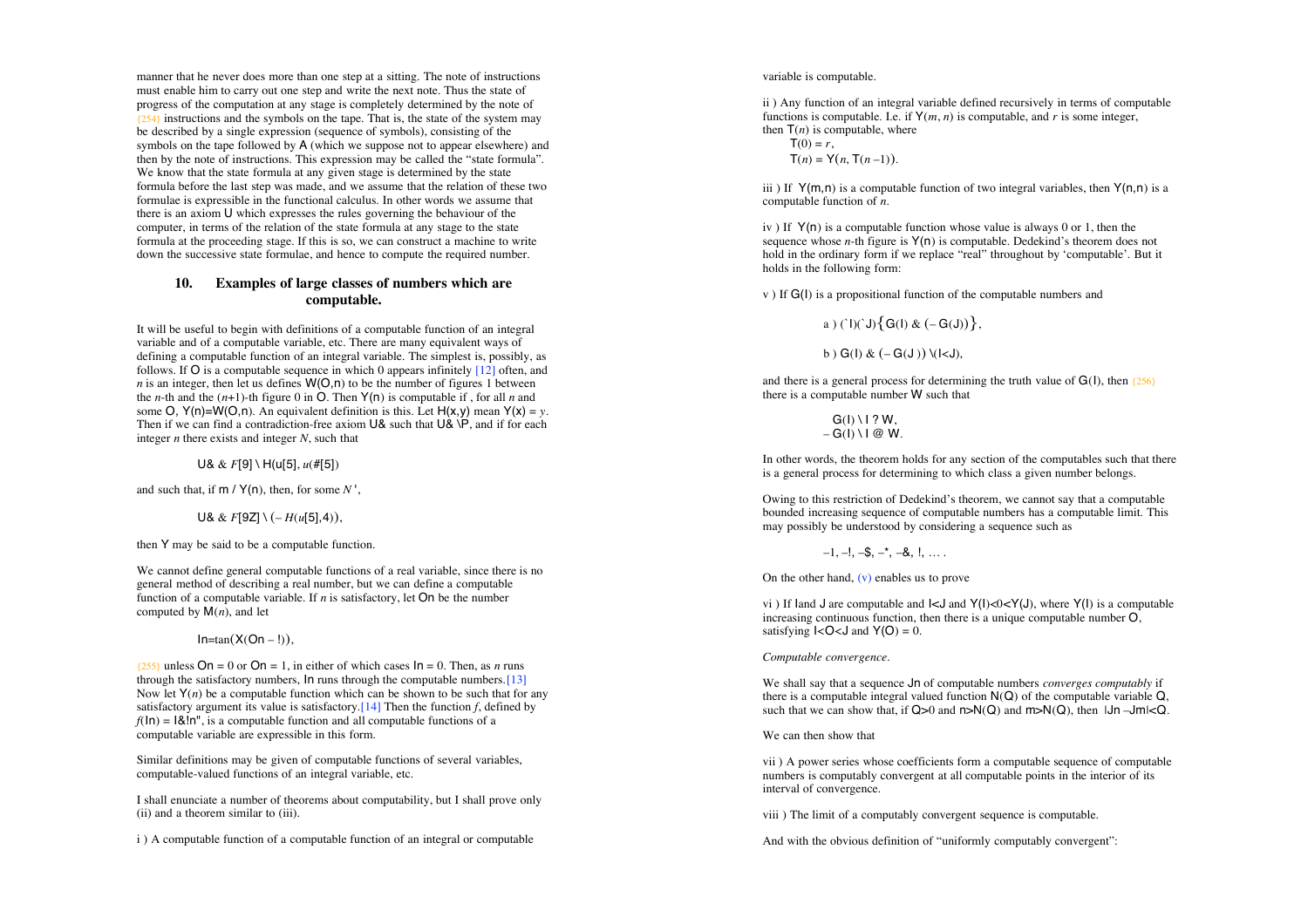ix ) The limit of a uniformly computably convergent computable sequence of computable functions is a computable function. Hence

x ) The sum of a power series whose coefficients form a computable sequence is a computable function in the interior of its interval of convergence.

From (viii) and  $X = 4(1 - # + \frac{6}{9} - ...)$  we deduce that X is computable. From  $e = 1 + 1$  $+$  \$ + \$ ... we deduce that  $e$  is computable.

{257} From (vi) we deduce that all real algebraic numbers are computable.

From (vi) and (x) we deduce that the real zeros of the Bessel functions are computable.

### *Proof* of (ii).

Let  $H(x,y)$  mean "T(x)=y", and let  $K(x,y,z)$  mean "Y(x,y)=z". U& is the axiom for  $Y(x, y)$ . We take  $U^*$  to be

```
U& & P & (F(x, y) \G(x,y)) & (G(x, y) & G(y,z)\G(x,z))
```
& (*F*[6]\H(u,u[6])) & (F(v,w) & *H(v, x)* &  $K(w,x,z)\H(w,z)$ 

&  $[H(w,z)$ &  $G(z,t)$  v  $G(t,z)$  $(-H(w,t))$ .

I shall not give the proof of consistency of  $U^*$ . Such a proof may be constructed by the methods used in Hilbert and Bernays, *Grundlagen der Mathematik* (Berlin, 1934), p.209 *et seq*. The consistency is also clear from the meaning.

Suppose that for some *n*, *N*, we have shown

U& & *F*[9] \H(u[5-1], *u*[&O5-1P],

then, for some *M*,

U\* & *F*[8] \K(u[5], *u*[&O5-1P], *u*[&O5P]

U\* & *F*[8] \F(u[5-1], *u*[5] & *H*(*u*[5-1], *u*[&O5-1P] & *Ku*[5], *u*[&O5-1P], *u*[&O5P])

and

U\* & *F*[8] \[F(u[5-1], *u*[5] & *H*(*u*[5-1], *u*[&O5-1P] & *Ku*[5], *u*[&O5-1P], *u*[&O5P]) \H(u[5], *u*[&O5P])].

Hence U\* & *F*[8] \H(u[5], *u*[&O5P]).

Also U\* & *F*[6] \H(u,u[&O0P] .

Hence for each *n* some formula of the form

U\* & *F*[8] \H(u[5], *u*[&O5P])

is provable. Also, if  $M' \otimes M$  and  $M' \otimes m$  and  $m / T(u)$ , then

U\* & *F*[8Z] \G(u[&O5P]), *u*[4]) *v G*(*u*[4], *u*[&O5P])

### {258}

U\* & *<sup>F</sup>*[8Z] \[{*G*(*u*[&O5P], *<sup>u</sup>* [4]) *v G*(*u*[4], *u*[&O5P]) & *<sup>H</sup>*(*u*[5], *u*[&O5P])} \ (–*H*(*u*[5], *u*[4]))].

Hence U\* & *F*[8Z] \(*–H*(*u*[5],*u*[4]))

The conditions of our second definition of a computable function are therefore satisfied. Consequently  $T$  is a computable function.

*Proof of a modified form of* (iii).

Suppose that we are given a machine N, which, starting with a tape bearing on it ee followed by a sequence of any number of letters "*F*" on *F*-squares and in the *m*-configuration *b*, will compute a sequence On depending on the number *n* of letters " $F$ ". If  $Yn(m)$  is the *m*-th figure of On, then the sequence J whose *n*-th figure is  $Yn(n)$  is computable.

We suppose that the table for N has been written out in such a way that in each line only one operation appears in the operations column. We also suppose that C, B, % and  $\land$  do not occur in the table, and we replace  $\theta$  throughout by  $\overline{C}$ , 0 by  $\%$  and 1 by ^. Further substitutions are then made. Any line of form

|               | U                        | P%    | B                 |
|---------------|--------------------------|-------|-------------------|
| we replace by |                          |       |                   |
|               | U                        | $P\%$ | re( $BYu, h, k$ ) |
|               | and any line of the form |       |                   |
|               | U                        | P۸    | в                 |
|               | by U                     | P٨    | re( $BYv, h, k$ ) |
|               |                          |       |                   |

and we add to the table the following lines:

| u   |                     | pe(u1,0)           |
|-----|---------------------|--------------------|
| u1  | R, Pk, R, PB, R, PB | п2                 |
| u2  |                     | re(u3Yu3, $k, h$ ) |
| 112 |                     | pe(u2, F)          |

and similar lines with v for u and 1 for 0 together with the following line

c *R*, *P*C, *R*, *Ph* b.

We then have the table for the machine N' which computes J. The initial *m*-confguration is **c**, and the initial scanned symbol is the second  $e$ . {259}

### **11. Application to the Entscheidungsproblem.**

The results of §8 have some important applications. In particular, they can be used to show that the Hilbert Entscheidungsproblem can have no solution. For the present I shall confine myself to proving this particular theorem. For the formulation of this problem I must refer the reader to Hilbert and Ackermann's *Grundzüge der Theoretischen Logik* (Berlin, 1931), chapter 3.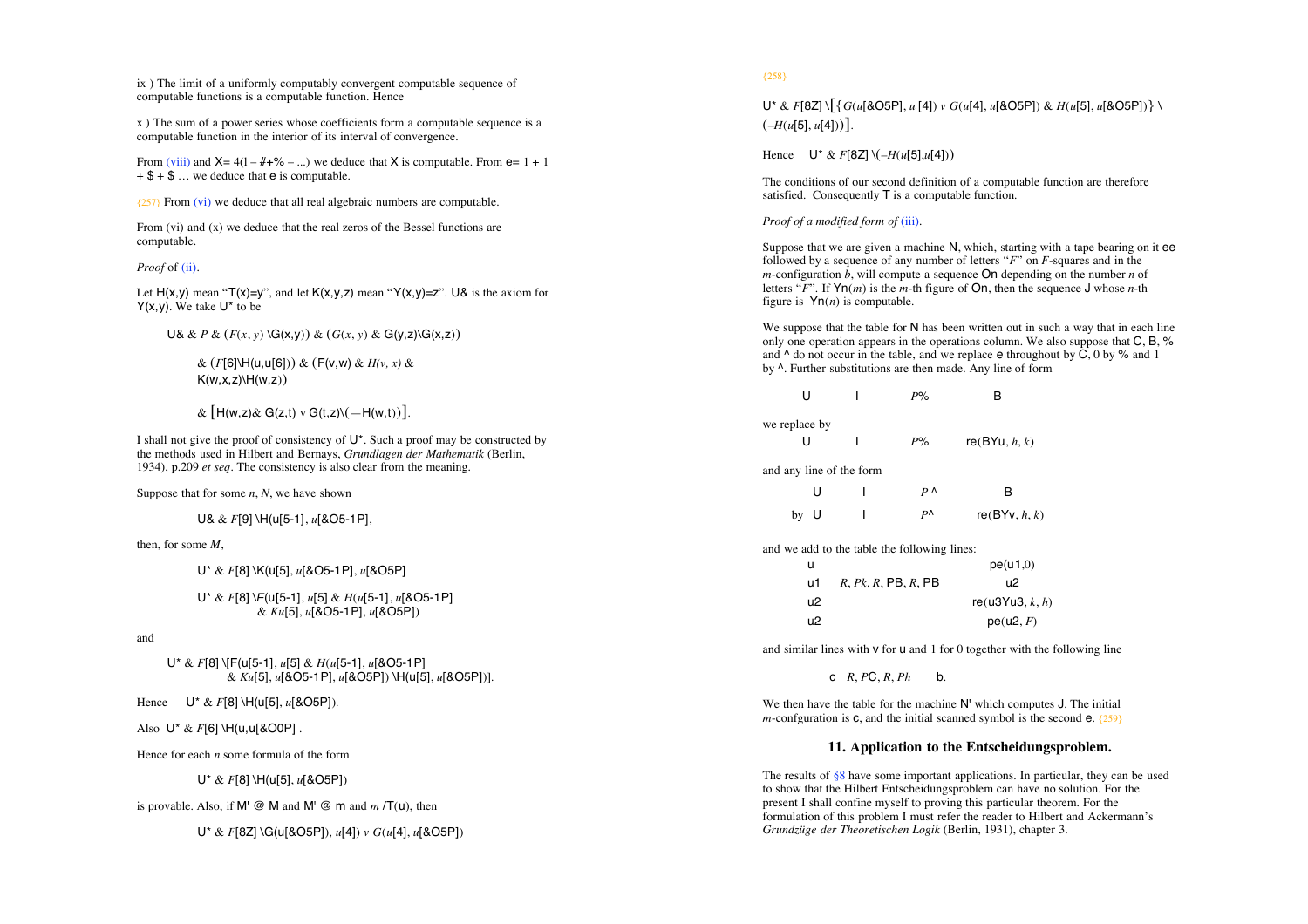I propose, therefore, to show that there can be no general process for determining whether a given formula U of the functional calculus Z is provable, i.e. that there can be no machine which, supplied with any one U of these formulae, will eventually say whether U is provable.

It should perhaps be remarked what I shall prove is quite different from the well-known results of Gödel [15]. Gödel has shown that (in the formalism of Principia Mathematica) there are propositions U such that neither U nor –U is provable. As a consequence of this, it is shown that no proof of consistency of Principia Mathematica (or of Z) can be given within that formalism. On the other hand, I shall show that there is no general method which tells whether a given formula U is provable in Z, or, what comes to the same, whether the system consisting of Z with –U adjoined as an extra axiom is consistent.

If the negation of what Gödel has shown had been proved, i.e. if, for each U, either  $U$  or  $-U$  is provable, then we should have an immediate solution of the Entscheidungsproblem. For we can invent a machine K which will prove consecutively all provable formulae. Sooner or later K will reach either U or –U. If it reaches  $U$ , then we know that U is provable. If it reaches  $-U$ , then, since Z is consistent (Hilbert and Ackermann,  $p.65$ ), we know that U is not provable.

Owing to the absence of integers in Z the proofs appear somewhat lengthy. The underlying ideas are quite straightforward.

Corresponding to each computing machine M we construct a formula Un(M) and we show that, if there is a general method for determining whether Un (M) is provable, then there is a general method for determining whether M ever prints 0.

The interpretations of the propositional functions involved are as follows:

*R* So( $x, y$ ) is to be interpreted as "in the complete configuration *x* (of M) the symbol on the square *y* is *S* ".

 $\{260\}$   $\{(x,y)$  is to be interpreted as "in the complete configuration *x* the square *y* is scanned".

 $Kqp(x)$  is to be interpreted as "in the complete configuration *x* the *m*-configuration is *q*m.

 $F(x, y)$  is to be interpreted as "*y* is the immediate successor of *x*".

Inst{*q*i*S*j *S*k *L*qo} is to be an abbreviation for

 $(x,y,x',y') \sim (R \text{ Sg}(x,y) \& \mathbf{I}(x,y) \& \mathbf{Kqf}(x) \& \mathbf{F}(x,x') \& \mathbf{F}(y',y))$ 

\(I(x',y') & *<sup>R</sup>*Sh(x',y) & *<sup>K</sup>*qo(x')

 $\&$  (z)  $[F(y', z) \vee (R Sg(x', z) \setminus RSh(x', z))]$ .

Inst{*q*i, *S*j, *S*k, *R*qo} and Inst{*q*i, *S*j, *S*k, *N*qo}

are to be abbreviations for other similarly constructed expressions.

Let us put the description of M into the first standard form of  $§6$ . This description consists of a number of expressions such as "*q*i, *S*j, *S*k, *L*qo" (or with *R* or *N* substituted for *L*). Let us form all the corresponding expressions such as Inst $\{q$ i, *S*j, *S*k, *L*qo}and take their logical sum. This we call Des (M).

The formula Un (M) is to be

 $\int \ln(N(u) \& (x) \left( N(x) \& Y \& T \& T \right)$ 

& (y,z)(F(y,z)\N(y) & *N*(*z*)) & (y)RS6(u,y)

&  $I(u, u)$  & Kq7 (u) & Des(M)

 $\binom{1}{s}(t)[N(s) \& N(t) \& RS7(s,t)].$ 

 $[N(u) \& \dots$  Des  $(M)]$  may be abbreviated to  $A(M)$ .

When we substitute the meanings suggested on  $p.259 - 60$  we find that Un (M) has the interpretation "in some complete configuration of MY *S*1(i.e. 0) appears on the tape". Corresponding to this I prove that

a ) If S1 appears on the tape in some complete configuration of M, then Un (M) is provable.

b ) If Un (M) is provable, then S1 appears on the tape in some complete configuration of M.

When this has been done, the remainder of the theorem is trivial.

{261} LEMMA1. *If S*1 *appears on the tape in some complete configuration of* M *, then* Un (M) *is provable.*

We have to show how to prove Un (M). Let us suppose that in the *n*-th complete configuration the sequence of symbols on the tape is Sr!n,0", Sr!n,1", ...., Sr!n,n", followed by nothing but blanks, and that the scanned symbol is the i(n)-th, and that the *m*-configuration is qk!n". Then we may form the proposition

RSx[v\6](u[5], *u*) & RSx[v\7] (*u*[5], u') & ... RSx[v\v](*u*[5],*u*[5])

& I(u[5],u[`[5]) & *K*qh[v], (u[5])

& (y)F((y,u') v F(u,y) v F(u',y) v ... v F(u[5-1],y)  $v$  RS6( $u[5]$ ,  $y$ ))

which we may abbreviate to *CC*n.

As before,  $F(u, u') \& F(u, u'') \& \dots \& F(u[6-1], u[6])$ , is abbreviated to  $F[6]$ .

I shall show that all formulae of the form *A*(M) & *F*[5]\ *CC*n (abbreviated to *CF*n) are provable. The meaning of *CF*n is "The *n*-th complete configuration of M is so and so", where "so and so" stands for the actual *n*-th complete configuration of M. That *CF*n should be provable is therefore to be expected.

*CF*0 is certainly provable, for in the complete configuration the symbols are all blanks, the *m*-configuration is  $q_1$ , and the scanned square is *u*, i.e. *CC* $\theta$  is

(*y*)RS6(u,y) & I(u,u) & *K*q7(u).

*A*(M) \CC0 is then trivial.

We next show that *CF*n \ *CF*n+1 is provable for each *n*. There are three cases to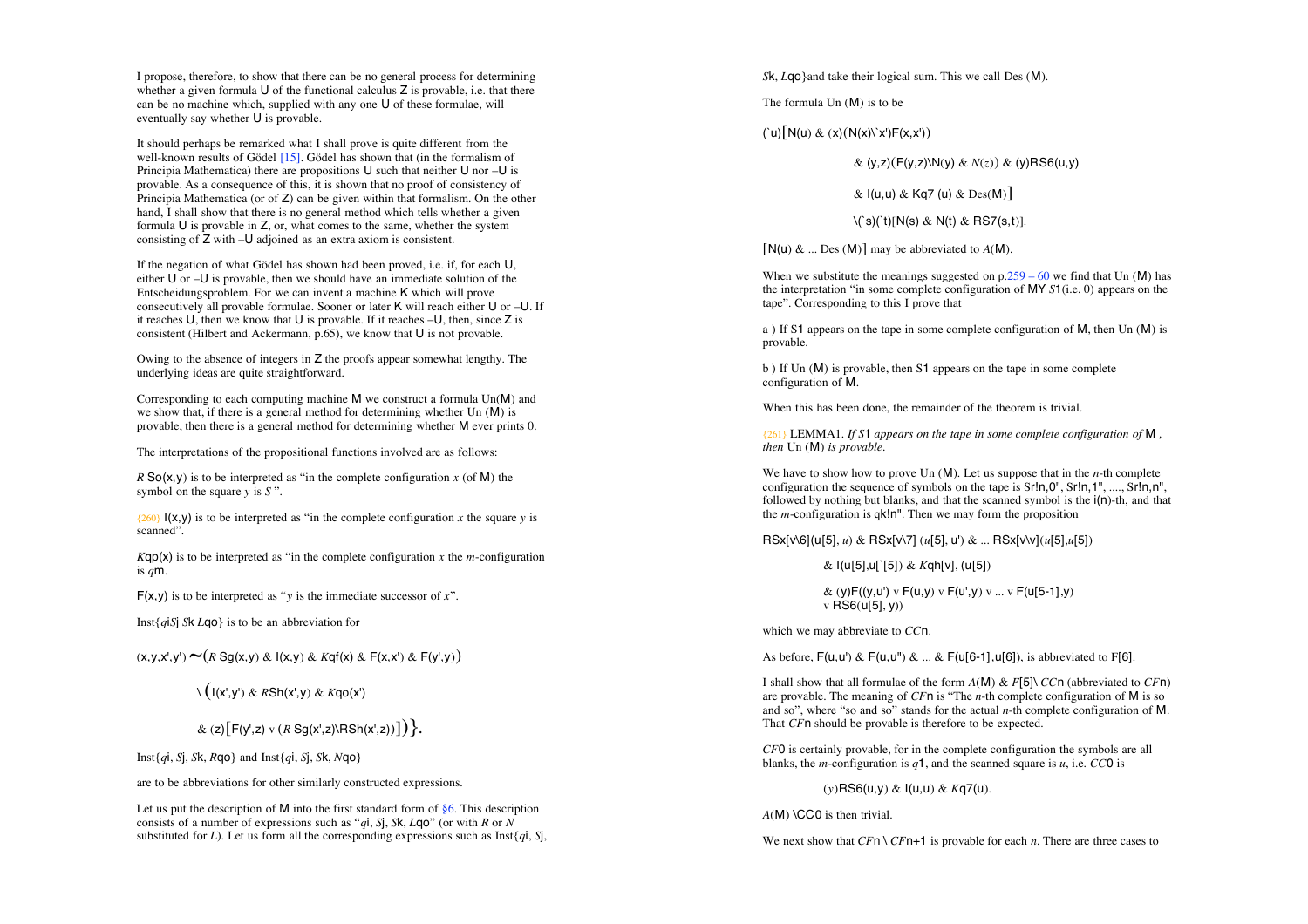consider, according as in the move from the *n*-th to the  $(n + 1)$ -th configuration the machine moves to left or to right or remains stationary. We suppose that the first case applies, i.e. the machine moves to the left. A similar argument applies in the other cases. If  $r(n,i(n))=a$ ,  $r(n+1,i(n+1))=c$ ,  $k(i(n))=b$ , and  $k(i(n+1))=d$ , then Des(M) must include Inst{*q*a *S*b *S*d *Lq*c} as one of its terms, i.e.

Des(M) \ Inst{*q*a *S*b *S*d *Lq*c}.

Hence  $A(M) \& F[5+1] \setminus \text{Inst}\{q\mathbf{a} \text{ } S\mathbf{b} \text{ } S\mathbf{d} \text{ } Lq\mathbf{c}\}\& F[5+1].$ 

But  $\text{Inst}\lbrace qa \text{ } Sb \text{ } Sd \text{ } Lqc \rbrace \& F[5+1] \setminus (CCn\setminus CCn+1)$ 

is provable, and so therefore is

*A*(M) & *F*[5+1] \ (*CC*n\*CC*n+1)

#### $\{262\}$  and *A*(M) & *F*[5] \ *CC*n) \ (*A*(M) & *F*[5+1] \ *CC*n+1)

 $i.e. CFn \setminus CFn+1$ .

*CF*n is provable for each *n*. Now it is the assumption of this lemma that *S*1 appears somewhere, in some complete configuration, in the sequence of symbols printed by M; that is, for some integers *N, K, CC*N has *R*S7(*u*[9], u[7]) as one of its terms, and therefore *CC*N\RS7(u[9],u[7]) is provable. We have then

CCN\ RS7(u[9], u[7])

and  $A(M)$  & F[5] \ CC9

We also have  $(u)A(M) \ (u)$  $(u)$ ...  $(u[9Z])$   $A(M)$  & F[9],

where  $N' = \max (N, K)$ . And so

 $($  u)A(M) \ $($  u) $($  u')  $...$   $($  u[9Z]) RS7 $($ u[9], u[7]),

(`u)A(M) \(`u)(`u[9])(`u[7]) (`u[9], u[7]),

 $(u)A(M)$  $(s)$  $(t)RS7(s,t)$ ,

i.e. Un(M) is provable.

This completes the proof of Lemma 1.

LEMMA 2. *If* Un(M) *is provable, then S*1 *appears on the tape in so-complete configuration of* M.

If we substitute any propositional functions for function variables in a provable formula, we obtain a true proposition. In particular, if we substitute the meanings tabulated on pp.  $259 - 260$  in Un(M), we obtain a true proposition with the meaning "S1 appears somewhere on the tape in some complete configuration of M".

We are now in a position to show that the Entseheidungsproblem cannot be solved. Let us suppose the contrary. Then there is a general (mechanical) process for determining whether  $Un(M)$  is provable. By Lemmas 1 and 2, this implies that there is a process for determining whether M ever prints 0, and this is impossible, by  $\S 8$ . Hence the Entscheidungsproblem cannot be solved.

In view of the large number of particular cases of solutions of the Entscheidungsproblem for formulae with restricted systems of quantors, it  $\{263\}$  is

interesting to express  $Un(M)$  in a form in which all quantors are at the beginning. Un(M) is, in fact, expressible in the form

 $(u)(x)(w)('u1) ... ('un)B,$  (I)

where B contains no quantors, and  $n = 6$ . By unimportant modifications we can obtain a formula, with all essential properties of  $Un(M)$ , which is of form  $(I)$  with n  $= 5.$ 

### **APPENDIX.**

Added 28 August, 1936.

### *Computability and effective calculability*

The theorem that all effectively calculable (V-definable) sequences are computable and its converse are proved below in outline. It is assumed that the terms "well-formed formula" (W.F.F.) and "conversion" as used by Church and Kleene are understood. In the second of these proofs the existence of several formulae is assumed without proof; these formulae may be constructed straightforwardly with the help of, *e.g.*, the results of Kleene in "A theory of positive integers in formal logic", *American Journal of Math*., 57 (1935), 153-173, 219-244.

The W.F.F. representing an integer n will be denoted by Nn. We shall say that a sequence O whose n-th figure is Y9(n) is V-definable or effectively calculable if 1+Y9(u) is a V-definable function of n, *i.e*. if there is a W.F.F. M9 such that, for all integers n,

{M9} (Nn) conv N&9!n"+1,

i.e.  $\{M9\}(Nn)$  is convertible into  $Vxy.x(x(y))$  or into  $Vxy.x(y)$  according as the n-th figure of V is 1 or 0.

To show that every V-definable sequence O is computable, we have to show how to construct a machine to compute O. For use with machines it is convenient to make a trivial modification in the calculus of conversion. This alteration consists in using  $x, x', x'', \ldots$  as variables instead of  $a, b, c, \ldots$ . We now construct a machine L which, when supplied with the formula M9, writes down the sequence O. The construction of L is somewhat similar to that of the machine K which proves all provable formulae of the functional calculus. We first construct a choice machine L1 which, if supplied with a W.F.F., M say, and suitably manipulated, obtains any formula into which M is convertible. L1 can then be modified so as to yield an automatic machine L2 which obtains successively all the formulae {264} into which M is convertible (cf- foot-note p.252). The machine L includes L2 as a part. The motion of the machine L when supplied with the formula M9 is divided into sections of which the n-th is devoted to finding the n-th figure of O. The first stage in this n-th section is the formation of  $\{M9\}$  (Nn). This formula is then supplied to the machine L2, which converts it successively into various other formulae. Each formula into which it is convertible eventually appears, and each, as it is found, is compared with

## $Vx[V'x[\{x\}(\{x\}(\mathbf{x}'))]$ , i.e. N2,

and with  $\forall x \{ \forall x'[\{x\}(x')\}$ , i.e. N1.

If it is identical with the first of these, then the machine prints the figure 1 and the n-th section is finished. If it is identical with the second, then 0 is printed and the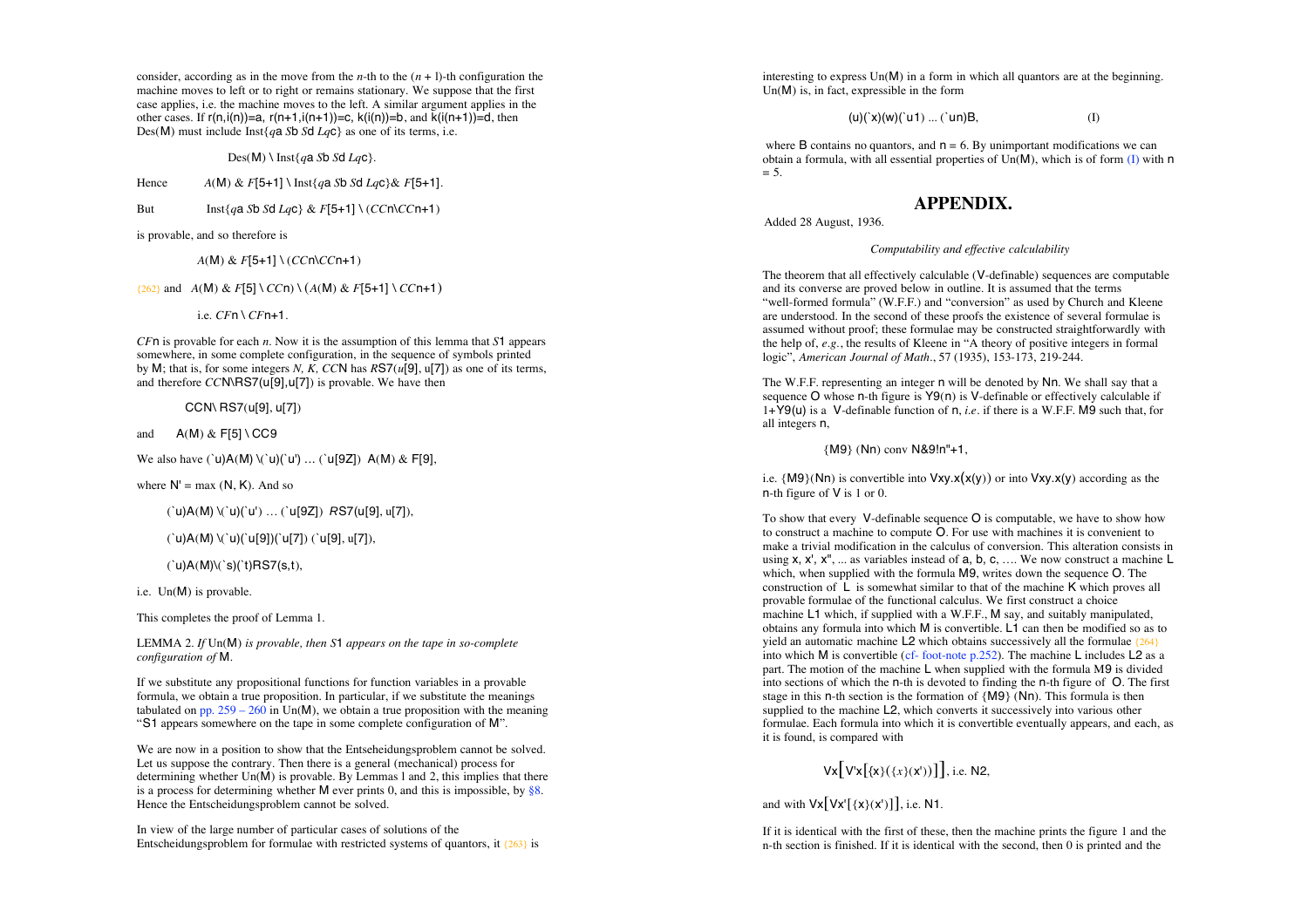section is finished. If it is different from both, then the work of' L2 is resumed. By hypothesis,  $\{M9\}(Nn)$  is convertible into one of the formulae N2 or N1; consequently the n-th section will eventually be finished, i.e. the n-th figure of  $\Omega$ will eventually be written down.

To prove that every computable sequence O is V-definable, we must show how to and a formula M9 such that, for all integers *n*,

{*M*9} (*N*n) conv *N*1+&9!n".

Let  $M$  be a machine which computes  $O$  and let us take some description of the complete configurations of M by means of numbers, e.g. we may take the D.N of the complete configuration as described in  $§6$ . Let  $W(n)$  be the D.N of the *n*-th complete configuration of M. The table for the machine M gives us a relation between  $W(n + 1)$  and  $W(n)$  of the form

 $W(n + 1) = p9(W(n)),$ 

where  $p9$  is a function of very restricted, although not usually very simple, form: it is determined by the table for M. *p*9 is V-definable (I omit the proof of this), i.e. there is a W.F.F. A9 such that, for all integers *n*,

{A9} (Nw!n") conv Nw!n+1".

Let U9 stand for

 $V\cup$ [ $\sim$ {u}(A9)x(Nr)]

where  $r = W(0)$ ; then, for all integers *n*,

{U9} (*N*n) conv *N*w!n".

{265} It may be proved that there is a formula *V* such that

{{*V*}(*N*w!n+1")} (*N*w!n") y *N*1 conv if, in going from the *n*-th to the  $(n+1)$ -th conv *N*2 conv *N*3 if, in going from the *n*-th to the (*n*+1)-th complete configuration, the figure 0 is printed. if the figure 1 is printed. otherwise.

Let W% stand for

 $V\left[\sim \{V\}\left(\{A9\}\left(\{U9\}(u)\right)\right)X\left(\{U9\}(u)\right)\right]$ 

so that, for each integer n,

 $\sim$ {{V}(Nw!n+1")**X** (w!n") conv {W9} (Nn),

and let Q be a formula such that

 $\sim$ {Q}(W9)X(Ns) conv Nr!z"

where  $r(s)$  is the *s*-th integer q for which (W9) (Nn) is convertible into either N1 or N2. Then, if M9 stands for

Vw {W9} {Q}(W9) (w)

it will have the required property.[16]

The Graduate College, Princeton University, New Jersey, U.S.A.

{544} {Proc. London Math. Soc, Ser. 2, Vol. 43,. No. 2198}

# **ON COMPUTABLE NUMBERS, WITH AN APPLICATION TO THE ENTSCHEIDUNGSPROBLEM. A CORRECTION**

### **By A. M. Turing**

In a paper entitled *On computable numbers, with an application to the Entseheidungsproblem* [17] the author gave a proof of the insolubility of the Entseheidungsproblem of the "engere Funktionenkalkül".[18] This proof contained some formal errors which will be corrected here: there are also some other statements in the same paper which should be modified, although they are not actually false as they stand.

The expression for Inst{qi Sj Sk Lqo} on  $p.260$  of the paper quoted should read

 $(x,y,x',y') \sim (RSq(x,y) \& I(x,y) \& Kqf(x) \& F(x,x') \& F(y',y))$ 

 $\setminus (I(x',y') \& RSh(x',y) \& Kqo(x') \& F(y',z)$ v  $[(RS6(x,z)\ (RS6(x',z))]$ 

> $\&$  (RS7(x,z)\(RS7(x',z))  $\&$  ...  $\&$  $(RSv(x',z))$ ] $),$

S0, S1, ..., SM being the symbols which M can print. The statement on  $p261$ , line 33, viz.

"Inst{qa Sb Sd Lqc} & F[5+1] \ (CCn \ CCn+1)

is provable" is false (even with the new expression for Inst {qa Sb Sd Lqc}): we are unable for example to deduce  $F[5+1] \ (F(u,u''))$  and therefore can never use the term

 $F (y',z)$  v  $[(RS6(x,z) \setminus RS6(x',z))$  & … &  $(RSv(x,z) \setminus RSv(x',z))]$ 

{545} in Inst {qa Sb Sd Lqc}. To correct this we introduce a new functional variable G  $[G(x, y)]$  to have the interpretation "**x** precedes y".]. Then, if Q is an abbreviation for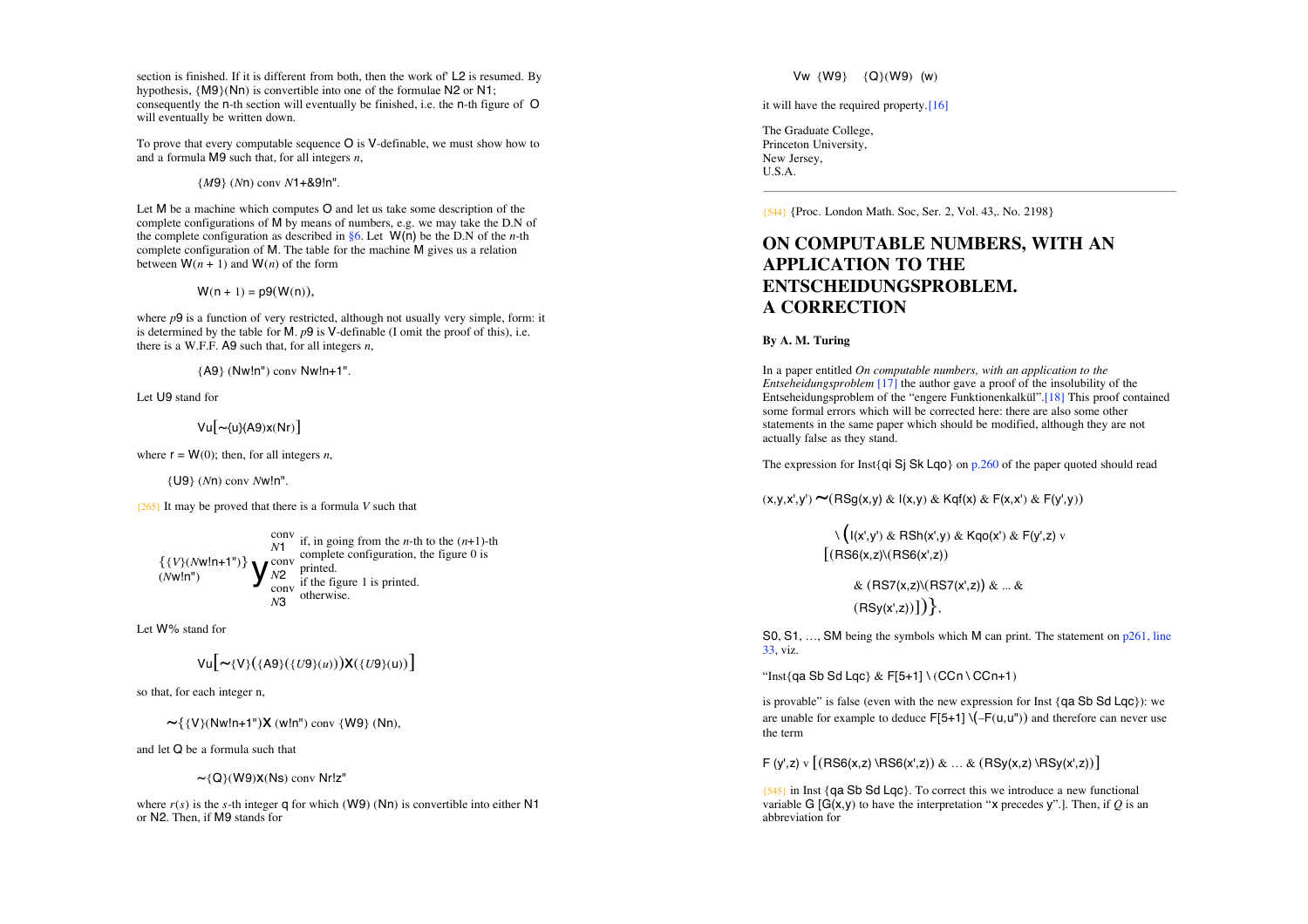$(x)(\forall y)(y,z)$  F(x,w) & F(x,y)\G(x,y) & F(x,z) & G(z,y)\G(x,y)

&  $[G(z,x) \vee (G(x,y) \& F(y,z)) \& (F(x,y) \vee F(z,y)) \setminus (-F(x,z))$ 

the corrected formula Un(M) is to be

(`u)A(M)\(`*s*)(`t)RS7(*s*,*t*),

where A(M) is an abbreviation for

*Q* & (y)RS6(u,y) & I(u,u) & Kq7(u) & Des (M).

The statement on  $p261$  (line 33) must then read

Inst{qa Sb Sd Lqc} & Q & F[5+1] \ (CCn\ CCn+1)

and line 29 should read

 $r(n,i(n))=b$ ,  $r(n+1,i(n))=d$ ,  $k(n)=a$ ,  $k(n+1)=c$ .

For the words "logical sum" on p. 260, line 15, read "conjunction". With these modifications the proof is correct. Un  $(M)$  may be put in the form  $(I)$  (p.263) with n  $= 4.$ 

Some difficulty arises from the particular manner in which "computable number" was defined  $(p.233)$ . If the computable numbers are to satisfy intuitive requirements we should have:

*If we can give a rule which associates with each positive integer n two rationals a*n*, b*n *satisfying a*n? *a*n+1 < *b*n+1 ? *b*n, *b*n – *a*n < 2-5, *then there is a computable number* I *for which a*n? I ?*b*n *each n.*

(A)

A proof of this may be given, valid by ordinary mathematical standards, but involving an application of the principle of excluded middle. On the other hand the following is false:

*There is a rule whereby, given the rule of formation of the sequence a*n, bn *in* (A) *we can obtain a* D.N. *for a machine to compute* I *.*

(B)

That (B) is false, at least if we adopt the convention that the decimals of numbers of the form m/2\* shall always terminate with zeros, can be seen in this way. Let N be some machine, and define cn as follows:  $cn = 1-2-4-3$  if M has not printed a figure 0 by the time the n-th complete configuration is reached  $cn = 1 - 2 - 4 - 3$  if 0 had first been printed as the m-th {546} complete configuration (m?n). Put  $an = cn - 2-5-2$ .  $bn = cn + 2-5-2$ . Then the inequalities of  $(A)$  are satisfied, and the first figure of I is 0 if N ever prints 0 and is 1 otherwise. If (B) were true we should have a means of finding the first figure of I given the D.N. of N: i.e we should be able to determine whether N ever prints 0, contrary to the results of §8 of the paper quoted. Thus although (A) shows that there must be machines which compute the Euler constant (for example) we cannot at present describe any such machine, for we do not yet know whether the Euler constant is of the form m/2\*.

This disagreeable situation can be avoided by modifying the manner in which computable numbers are associated with computable sequences, the totality of computable numbers being left unaltered. It may be done in many ways [19] of which this is an example. Suppose that the first figure of a computable sequence  $O$  is i and that this is followed by 1 repeated n times, then by 0 and finally by the sequence whose r-th figure is  $cr$ ; then the sequence O is to correspond to the real number

## $(2i - 1)$  n +  $(2cr - 1)(^{\wedge})6$ .

If the machine which computes O is regarded as computing also this real number then (B) holds. The uniqueness of representation of real numbers by sequences of figures is now lost, but this is of little theoretical importance, since the D.N.'s are not unique in any case.

The Graduate College, Princeton, N.J., U.S.A.

### **Endnotes**

- 1. Gödel, "Uber formal unentscheidbare Satze der Principia Mathernatica und verwant der Systeme, I", *Monatshefte Math. Phys*., 38 (1931). 173-198.
- 2. Alonzo Church. "An unsolvable problem of elementary number theory", *American J of Math*., 58(1936), 345 – 363.
- 3. Alonzo Church. "A note on the Entscheidungsprob1em", *J. of Symbolic logic*,  $1(1930), 40 - 41.$
- 4. In this reproduction, we at *abelard.org* are using a redrawn blackletter font in place of the High German blackletter fonts used in Turing's paper. The typeface used in the original paper makes it extremely difficult to systematically and fluently distiguish between letters, especially capital C, capital E and capital S. English and German blackletter typefaces have, fundamentally, an extremely similar character set. No doubt, however, they varied widely in detail between different printing presses. Our conclusion is that this minor modification to the original typesetting improves the readability of the paper, and thus conveys Turing's intent more effectively, without detracting from the artistry of his intended layout.
- 5. Cf. Hobson, *Theory of functions of a real variable* (2nd ed., 1921), 87, 88.
- 6. If we regard a symbol as literally printed on a square we may suppose that the square is  $0$  ?  $\times$  ? 1,  $0$  ?  $\times$  ? 1. The symbol is defined as a set of points in this square, viz. the set occupied by printer's ink. If these sets are restricted to be measurable, we can define the "distance" between two symbols as the cost of transforming one symbol into the other if the cost of moving unit area of printer's ink unit distance is unity, and there is an infinite supply of ink at  $x =$ 2,  $y = 0$ . With this topology, the symbols form a conditionally compact space.
- 7. The expression "the functional calculus" is used throughout to mean the restricted Hilbert functional calculus.
- 8. It is most natural to construct first a choice machine  $(\frac{8}{2})$  to do this. But it then easy to construct the required automatic machine. We can suppose that the choices are always choices between two possibilities 0 and 1. Each proof will then be determined by a sequence of choices  $i$ 1,  $i$ 2, ...,  $i$ n ( $i$ 1 = 0 or 1,  $i$ 2  $= 0$  or 1, ..., *i*n = 0 or 1), and hence the number  $2n + i1 25+1 + i2 25-2+...+$ *i*n, completely determines the proof. The automatic machine carries out successively proof 1, proof 2, proof 3, ...
- 9. The author has found a description of such a machine.
- 10. The negation sign is written before an expression and not over it.
- 11. A sequence of r primes is denoted by [6].
- 12. If computes M, then the problem whether O prints 0 infinitely often is of the same character as the problem whether M is circle-free.